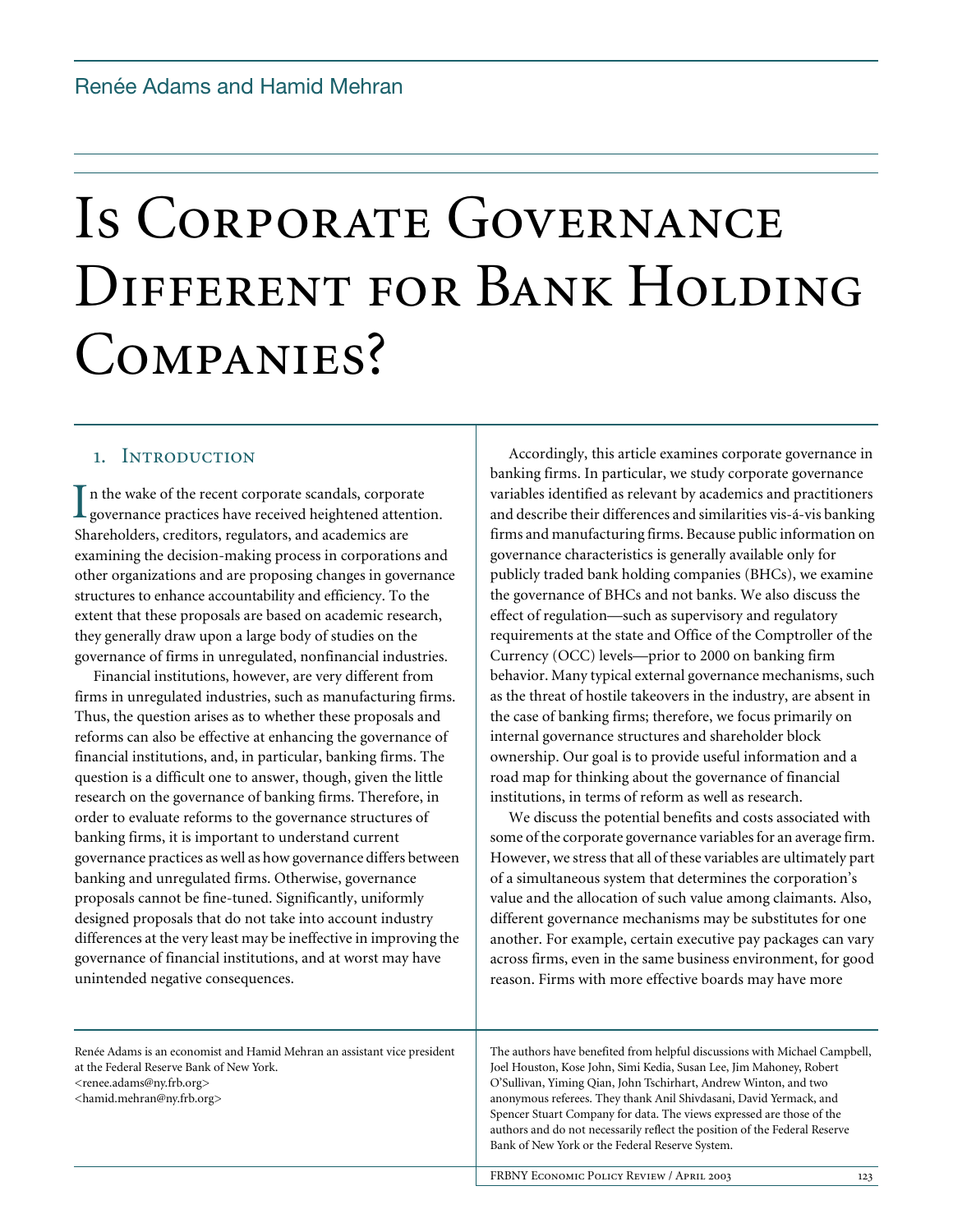equity-based CEO compensation in their structure, while firms with greater CEO ownership may have more cash compensation (Mehran 1995). Thus, the quality of governance of any organization must be evaluated along a number of dimensions.

Our sample consists of thirty-five bank holding companies over the 1986-96 period. For these BHCs, we construct governance variables or proxies that have received attention by researchers in law, economics, organization, and management who argue that the variables are correlated with governance practices. We also compare variables in our sample with those for manufacturing firms compiled in other studies.

Our comparison of BHCs and manufacturing firms yields several key findings. First, BHC board size (18.2 members versus 12.1 members) and the percentage of outside directors (68.7 percent versus 60.6 percent) are significantly larger on average. Second, BHC boards on average have more committees (4.9 compared with 4.4) and meet slightly more frequently (7.9 times versus 7.6 times). Third, measured in percentage terms, the ratio of chief executives' stock option pay to salary plus bonuses is smaller at BHCs (1.0 as opposed to 1.6). Fourth, the percentage of CEO direct equity holdings is smaller for BHC chief executives (2.3 percent compared with 2.9 percent) as is the value of their direct equity holdings (\$27.9 million versus \$133.8 million). Finally, fewer institutions on average hold a share of BHCs in our sample (204 as opposed to 535) and institutions hold a smaller percentage of a BHC's equity (42.2 percent compared with 54.6 percent). The findings on board size, percentage of outside directors, ownership (percentage and market value), and the ratio of stock options to salary plus bonuses complement those of other studies, which use samples that differ from ours (see Houston and James [1995] and Booth, Cornett, and Tehranian [2002]).

Our findings of systematic differences between the governance of banking and manufacturing firms bolster the argument that governance structures may indeed be industryspecific. We argue that these differences are influenced by differences in the investment characteristics of the two types of firms as well as by the presence of regulation. Moreover, the differences reported here are similar to those found between manufacturing firms and insurance industry firms (see, for example, Talmor and Wallace [2001]) and between manufacturing firms and public utilities firms (see, for example, Booth, Cornett, and Tehranian  $[2002])$ .<sup>1</sup> These results suggest that governance reforms, in order to be effective, could take industry differences into account.

### 2. Why Governance May Differ for Bank Holding Companies

Shleifer and Vishny define corporate governance as dealing "with the ways that suppliers of finance to corporations assure themselves of getting a return on their investment" (1997, p. 737). According to agency theory, if managers operate independently, they may make financing, investment, and payout decisions that are detrimental to shareholders. $^2$  To mitigate the conflict between managers and shareholders, the literature offers several solutions, such as monitoring by the board of directors and blockholders, compensation contracts, and managerial equity investment.<sup>3</sup>

The governance of banking firms may be different from that of unregulated, nonfinancial firms for several reasons. For one, the number of parties with a stake in an institution's activity complicates the governance of financial institutions. In addition to investors, depositors and regulators have a direct interest in bank performance. On a more aggregate level, regulators are concerned with the effect governance has on the performance of financial institutions because the health of the overall economy depends upon their performance.

As a result, the board of directors of a banking firm is placed in a crucial role in its governance structure. Although the boards of BHCs are assigned the same legal responsibilities as other boards,  $\rm ^4$  regulators have placed additional expectations on bank, as opposed to BHC, boards that delineate their responsibilities even further.<sup>5</sup> These usually take the form of laws, regulations, or guidance, and they generally reflect interest in safe and sound financial institutions.  $\rm ^6$  To the extent that BHC boards are influenced by the structure and operation of their subsidiary bank boards, these expectations may also affect how BHC boards operate (see, for example, Adams and Mehran [2002]).

These and other differences in the operation of financial and nonfinancial institutions have led many to view regulatory oversight of the industry as a substitute for corporate governance, or at least to view governance as less critical to the conduct and operation of banking firms.<sup>7</sup> Others argue that effective supervision could lead to board oversight becoming a more critical element of banking firm governance—that is, these could be complementary forces. Either way, the presence of regulation should affect the design of internal governance mechanisms.<sup>8</sup>

One major area likely to be affected by regulation is the structure of executive compensation. Stock-based compensation motivates top management to undertake more valueenhancing decisions (see Core, Guay, and Larcker [2003]), but regulators would also want to consider how stock options affect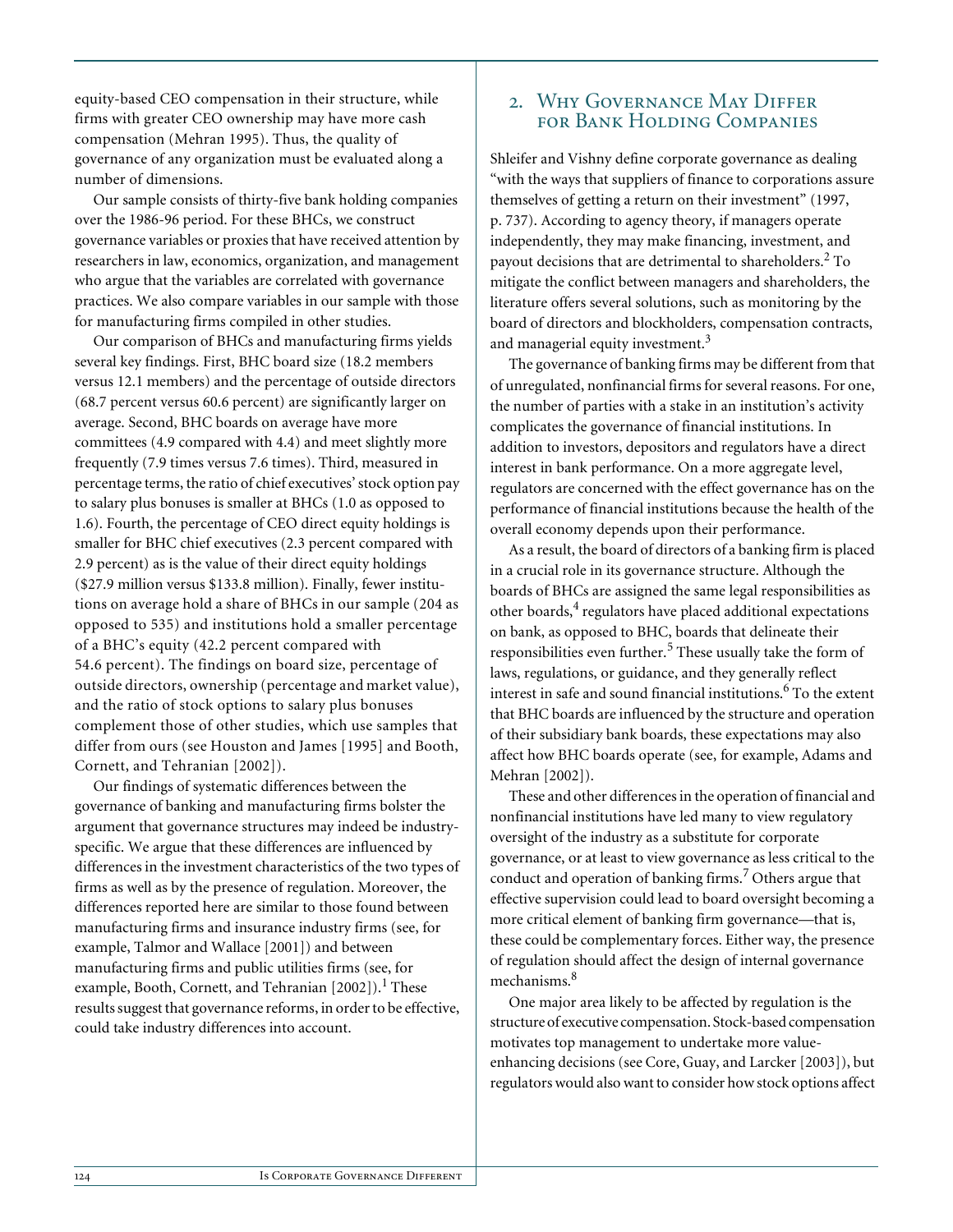risk-taking. Thus, although in nonfinancial firms stock options may be appropriate instruments to provide incentives for managers to create value, as well as to protect the creditors of distressed companies, the options may conflict with policy objectives that seek to protect the nonshareholding stakeholders, such as depositors and taxpayers in financial firms. As regulatory reform has expanded the range of activities available to financial firms, it has become increasingly important for policymakers to understand the relationship between governance structure and the incentive for risktaking.<sup>9</sup>

Resolution of a financially distressed condition or outright insolvency in the banking industry can also have an important effect on top managers' incentive structures. In an unregulated environment, financial distress generally leads to reorganization and, in most cases, the incumbent top manager is given the opportunity to turn the corporation around.<sup>10</sup> Moreover, CEOs of distressed firms typically get paid according to their compensation contracts, even when their firms enter bankruptcy.

However, in the banking industry, distress usually leads to liquidation, and the incumbent is removed from management (see Skeel [1998] for a discussion of how and when regulators act in insolvency cases). In addition, depositors' claims have seniority over management compensation contracts. Since stock options are long-term compensation contracts, all else equal, rational chief executives of BHCs can be expected to demand more cash compensation relative to equity-based compensation, as the latter becomes worthless in the event of liquidation (Mehran and Winton 2001).<sup>11</sup>

Large grants to top executives (and employees) have the potential to impact banking firms' capital by way of future share repurchases. When executives (and employees) exercise their options, the firm typically has to repurchase shares from the market. Thus, capital leaves the firm. By granting options, the firm loses its flexibility with regard to when and how much to pay out. Therefore, large grants of options in any given year have the potential to affect the capital base adversely in later years when options become vested and are exercised. This can attract the scrutiny of regulators.

Three other factors can affect the executive compensation structure in the banking industry, independent of regulation. First, Smith and Watts (1992) argue that a firm's compensation structure is influenced by the firm's investment opportunity set. They contend that because it is easier for the *board* to observe, monitor, and evaluate the actions of CEOs of low-growth firms or industries, the board relies more on fixed compensation than on stock-based compensation. Characteristics of the investment opportunity set of firms in the banking industry are most likely different than those for firms in unregulated environments (see Houston and James [1995]). Therefore, the compensation policy of banking firms is most likely different. We discuss this issue more fully later on.

Second, competition in the managerial labor market and the product market may also affect governance, as Fama (1980), Jensen (1993), and Hart (1983) suggest. The banking industry is, arguably, competitive in both markets. Also, interstate banking deregulation most likely has resulted in more competition.12 Thus, the similarity in the production technology of banking firms as well as industry competition can impact the governance of banking firms. Specifically, according to contracting theory, contracts are easier to construct and are more likely to exist in industries where more precise (relative) performance measures are available and where it is not relatively costly to replace a CEO (Parrino 1997). In general, performance measures are better able to filter the effects of industry and marketwide shocks in homogenous industries. Thus, relative performance is easier to measure and poorly performing CEOs are easier to identify in such industries. In addition, the costs of replacing CEOs are lower in such industries because firm-specific human capital is lower. Accordingly, stock-based compensation contracts will tend to be less important in homogenous industries such as banking, where relative performance measures are more precise. Moreover, monitors are likely to expend less effort and fewer resources in homogeneous industries (Parrino 1997, p. 195).<sup>13</sup>

Third, capital structure may influence executive compensation in BHCs. According to agency theory, stockholders want the board to compensate a CEO with stock options because they increase the CEO's pay-performance sensitivity. A higher level of stock options, in theory, motivates the CEO to pursue riskier investment strategies. If the firm has debt in its capital structure, riskier strategies benefit stockholders at the expense of debtholders (see, for example, Jensen and Meckling [1976]). In efficient capital markets, however, the incentive for risk-taking is anticipated by debtholders, and thus increased reliance on stock options gives rise to a debt premium, or cost of debt (John and John 1993). The size of the premium is related to the leverage ratio. To reduce the cost of debt, leveraged firms may choose to scale back their use of stock options. Because BHCs are highly leveraged institutions, they may therefore want to limit their use of stock options as it could, for example, affect their cost of issuing debt. John and Qian (2003) support this argument, and find that the lower the pay-performance sensitivity for CEOs of BHCs is, the higher the ratio of the BHCs' debt to total assets is.<sup>14</sup> As a result of differences in the operating characteristics of BHCs and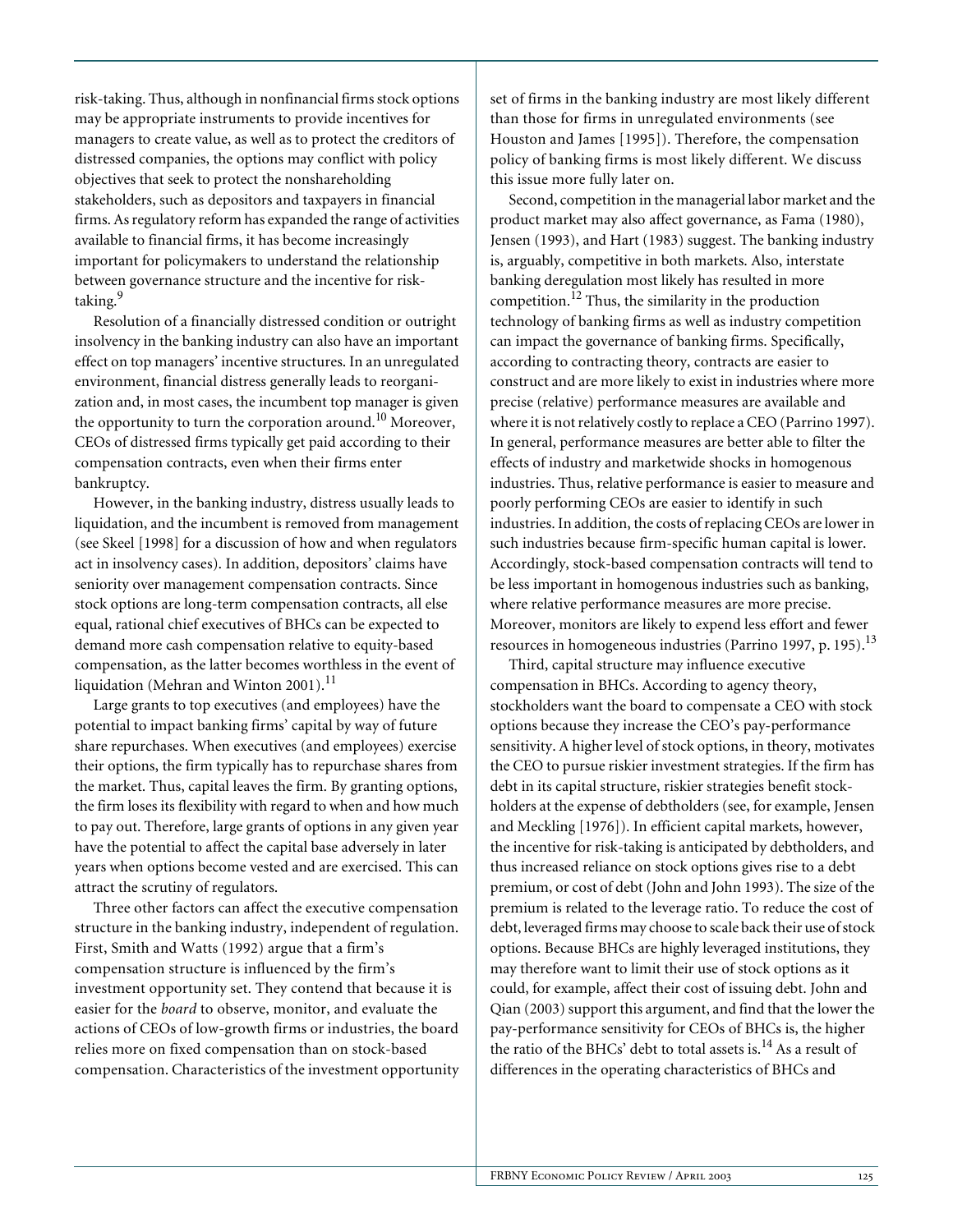unregulated firms as well as the presence of regulation, we expect BHCs to have less stock-based compensation in their executive compensation packages.

The presence of regulation and the high leverage of banking firms may also affect the ability of external governance mechanisms to resolve the governance problems of these firms. For example, the absence of an active market for corporate control in the banking industry prevents better performing firms from taking over the poorly performing ones and removing their boards.

Note that despite active consolidation in the banking industry, there have been very few hostile takeover bids. There are at least four reasons for this phenomenon. First, state laws and banking regulations impose substantial delays on any hostile bid. Delay is a significant impediment to any hostile offer—it allows the target firm to arrange defenses or seek alternative bidders—but it is particularly important in a regulated environment. Delay also has an impact on a bid's progress in the equity markets, as arbitrageurs rarely involve themselves in mergers and acquisitions in the banking industry because the time required for a transaction to take place reduces the value of any spread between market and transaction prices. Also, since the gestation period for acquisitions in banking is much longer than it is for firms in an unregulated environment, bidding banks are less likely to receive tenders of large blocks from sophisticated investors until the regulatory approval process is completed. This creates uncertainty about the offer's potential for completion.

Second, many stakeholder groups—that is, competitors and consumer advocates—can use the delay to organize opposition to a regulated acquisition and influence the decision of the regulatory body (see McGlaughlin and Mehran [1995] for a similar discussion of hostile offers in the utilities industry). Third, the medium of exchange in hostile offers is typically all cash or mostly cash (see, for example, Franks, Harris, and Mayer [1988]; Fishman [1989] argues that cash preempts other bidders). The acquirer typically borrows the funds needed for the acquisition investment and relies on its investment bankers to raise the funds (Safieddene and Titman 1999), particularly when the target is large. BHCs, however, are unwilling to borrow funds for acquisition purposes as they are already highly leveraged.<sup>15</sup> Fourth, many banks in the holding companies or subsidiaries of holding companies hold a significant share of their ultimate parent company as pension trustee or as fund manager. This large block ownership reduces the probability of success in a hostile offer.

Constraints on hostile acquisitions in the banking industry can potentially increase the size of boards. In a successful hostile takeover, the board of an acquirer becomes the board of the two combining entities around the time of merger

completion. Thus, while the asset size of the firm increases, board size may actually stay the same. In the banking industry, however, hostile offers are rare, and so, with a typical acquisition in the industry, most members of a target company's board do not leave the board of the consolidated entity until their term expires. As a result, acquisitions not only increase the asset size of the acquirer, they may increase board size, at least in the years around the merger completion. Therefore, we expect BHCs to have boards that are larger than boards in unregulated firms.

Finally, regulation may also reduce blockholders' incentives to monitor the boards of financial institutions. In general, in an environment where regulators are active, blockholders are passive. In an unregulated environment, blockholders typically invest in the shares of undervalued companies. They then gain a seat (or seats) on the board through proxy contests and exert pressure on management to restructure corporate assets and/or change corporate payout policy. In addition, blockholders often sue the board, and tarnish outside directors' reputations in order to achieve their objectives. Blockholders are also more willing to invest capital in a share of the company, as well as other resources, if they can get a fair assessment of the value of the company and face little or no opposition on (quick) asset restructuring. Conversely, a regulatory environment, at times, may interfere with the information production and acquisition process, as disclosure of some information may be perceived by regulators as potentially causing bank runs.<sup>16</sup> Blockholders are also more unlikely to gain seats through proxy fights and acquire additional information about a regulated firm. Moreover, even if blockholders can influence management to restructure its assets, the restructuring may take some time in the banking industry. Thus, it is likely that blockholders' incentives are affected by regulation, implying that block ownership of firms in the banking industry should be less concentrated than it is in unregulated environments.

## 3. Sample Construction and Characteristics

Our banking sample consists of thirty-five publicly traded bank holding companies that were among the 200 largest top-tier BHCs in terms of book value of assets for each year between 1986 and 1996. We collected additional data on these firms for 1997-99; however, the number of firms dropped to thirty-two during those years due to merger and acquisition activity. For 1997, 1998, and 1999, our sample consists of thirty-four, thirtythree, and thirty-two institutions, respectively. The requirement that the firm be publicly traded makes it possible to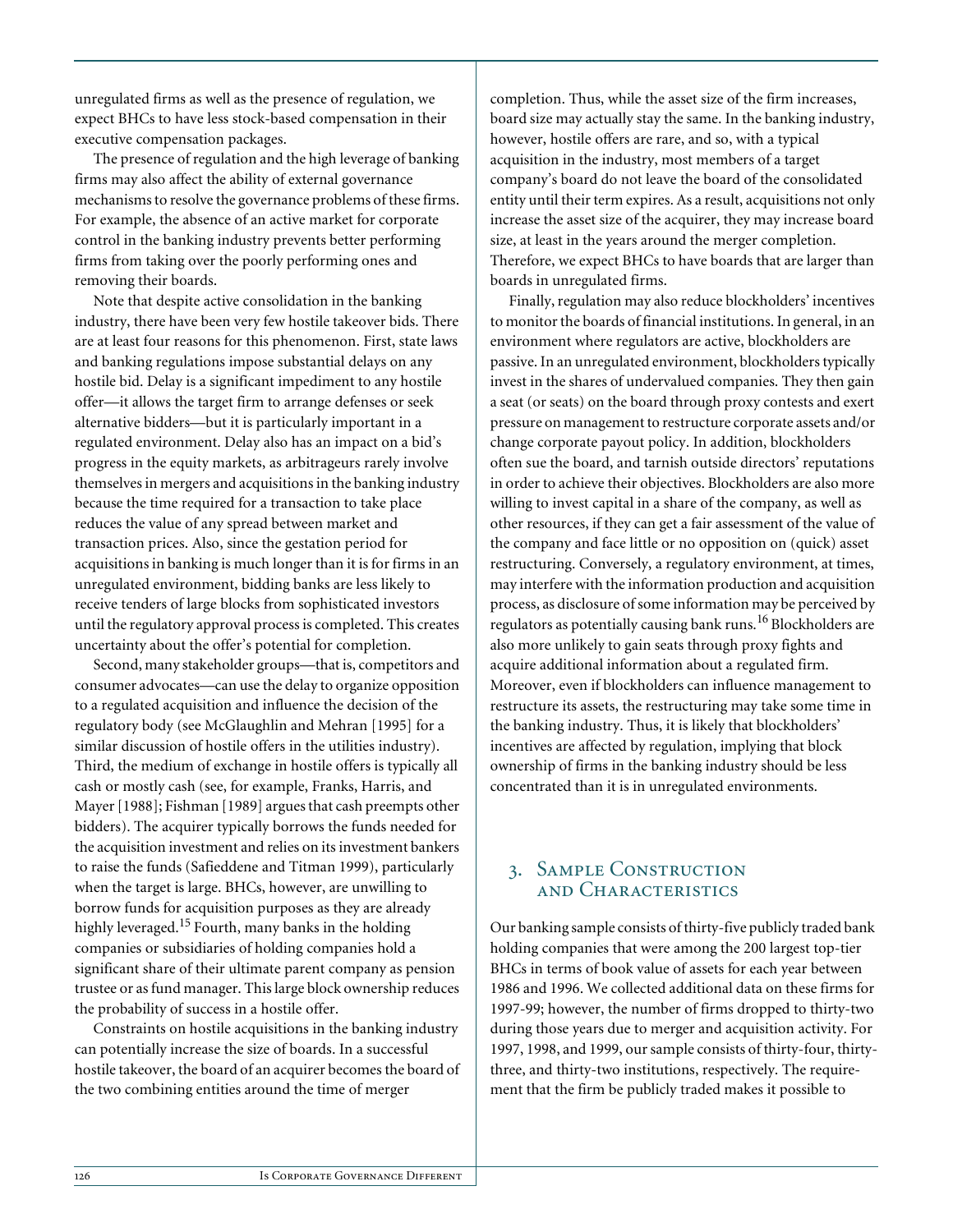collect data on internal governance characteristics from proxy statements filed with the Securities and Exchange Commission. The governance data are measured on the date of the proxy at the beginning of the corresponding fiscal year. We adjust our data to account for the fact that proxies disclose some governance characteristics for the previous fiscal year and others for the following fiscal year. We collected balance-sheet data from fourth-quarter Consolidated Financial Statements for Bank Holding Companies (Form FR Y-9C) from the Federal Reserve Board and stock price and return data from the Center for Research in Security Prices.

The requirement that the firms be among the 200 largest each year during 1986-96 means that our findings could be different for smaller bank holding companies. However, the requirement was imposed to study the role of governance in firms where the potential impact of poor governance could be serious. The assets of our sample of BHCs constitute a large fraction of total industry assets (32.3 percent of all top-tier BHC assets in 1990). Reflecting the increasing consolidation in the industry, this number rose to 50.75 percent in 1998. Thus, poor governance of the sample firms could have potentially serious effects on the banking industry.

Our requirement of a minimum of ten years of data on each firm may raise concerns about sample selection (or survivorship) bias; surviving firms in the sample have systematically different, perhaps superior, governance than do delisted BHCs.<sup>17</sup> However, since the qualitative nature of our comparisons between BHCs and manufacturing firms holds for the entire sample as well as for individual years, we do not believe that survivorship bias affects our results. In addition, as we discuss, other studies that have examined subsets of the variables that we analyze find similar results using other sample selection procedures (see, for example, Houston and James [1995] and Booth, Cornett, and Tehranian [2002]).<sup>18</sup>

Table 1 presents the distribution of means of selected financial variables for our sample BHCs. Perhaps the most important trend evident is the increasing firm size, measured by the book value of assets, which reflects the heightened consolidation in the industry (see also Stiroh [2000]). An average firm in our sample had \$18.7 billion (median: \$9.1 billion) of assets at the end 1986, rising to \$91.5 billion (median: \$43.4 billion) in 1999. Bank primary capital has also increased, from 7 percent in 1986 to 8.5 percent in 1999.<sup>19</sup> The increase is consistent with revisions to capital adequacy standards and the general upward trend in capital accumulation by banks in the 1990s (see Estrella [2002] and Flannery and Rangan [2002]). Tobin's Q and return on assets, as proxies for performance, have also exhibited an upward trend since 1990, consistent with the industry trend (see Stiroh [2000]).<sup>20</sup>

## 4. Findings from the Corporate Governance Variables

Table 2 provides summary statistics for selected variables that describe the governance structures of our sample BHCs; Table 3 compares the variables' means and medians with those in comparison samples of manufacturing firms. We emphasize that our analysis and comparison are not regression-based; rather, our purpose is to compile a series of descriptive statistics in one place. We choose manufacturing firms for comparison because their governance structures have been analyzed more extensively by researchers than those of firms in other industries; data availability was also a determining factor.

# 4.1 Board Size and Composition

As Table 2 shows, an average of eighteen directors make up each BHC board, although there is a wide distribution of board size in the sample (a minimum of eight directors and a maximum of thirty-six). Over the sample period, it is apparent that banking firm boards are becoming smaller. An average board in 1999 had 17 directors (median: 18), down from 20.3 in 1986 (median: 20). The trend is consistent with the finding of Adams and Mehran (2002), who examine BHC board size over the 1959-99 period. As Table 3 indicates, an average S&P manufacturing firm had six fewer directors than an average BHC did over the sample period. Booth, Cornett, and Tehranian (2002) also provide evidence that banks have larger boards, using a sample of the 100 largest BHCs and the 100 largest manufacturing firms in 1999.

There are at least three plausible reasons why BHCs have larger boards. First, studies have shown that board size is positively correlated with firm size (see, for example, Hermalin and Weisbach [2003], Yermack [1996], and Baker and Gompers [2000]), and BHCs are larger than manufacturing firms in terms of asset size.<sup>21</sup> Second, BHC boards may be larger because of their complex organizational structure. BHCs may own or control many subsidiary banks, each of which has its own board. Coordination among these different boards may affect the structure of the BHC board, for instance, because of the need to include directors from the subsidiary boards on the BHC board (see Adams and Mehran [2002] for a discussion of this argument). Third, as we have observed, the nature of acquisitions (hostile versus friendly) could play a role in maintaining the large size of an average BHC board. An active level of consolidation among our sample firms—and in the banking industry during our sample period—could account for the larger boards of our BHCs. Consolidation in the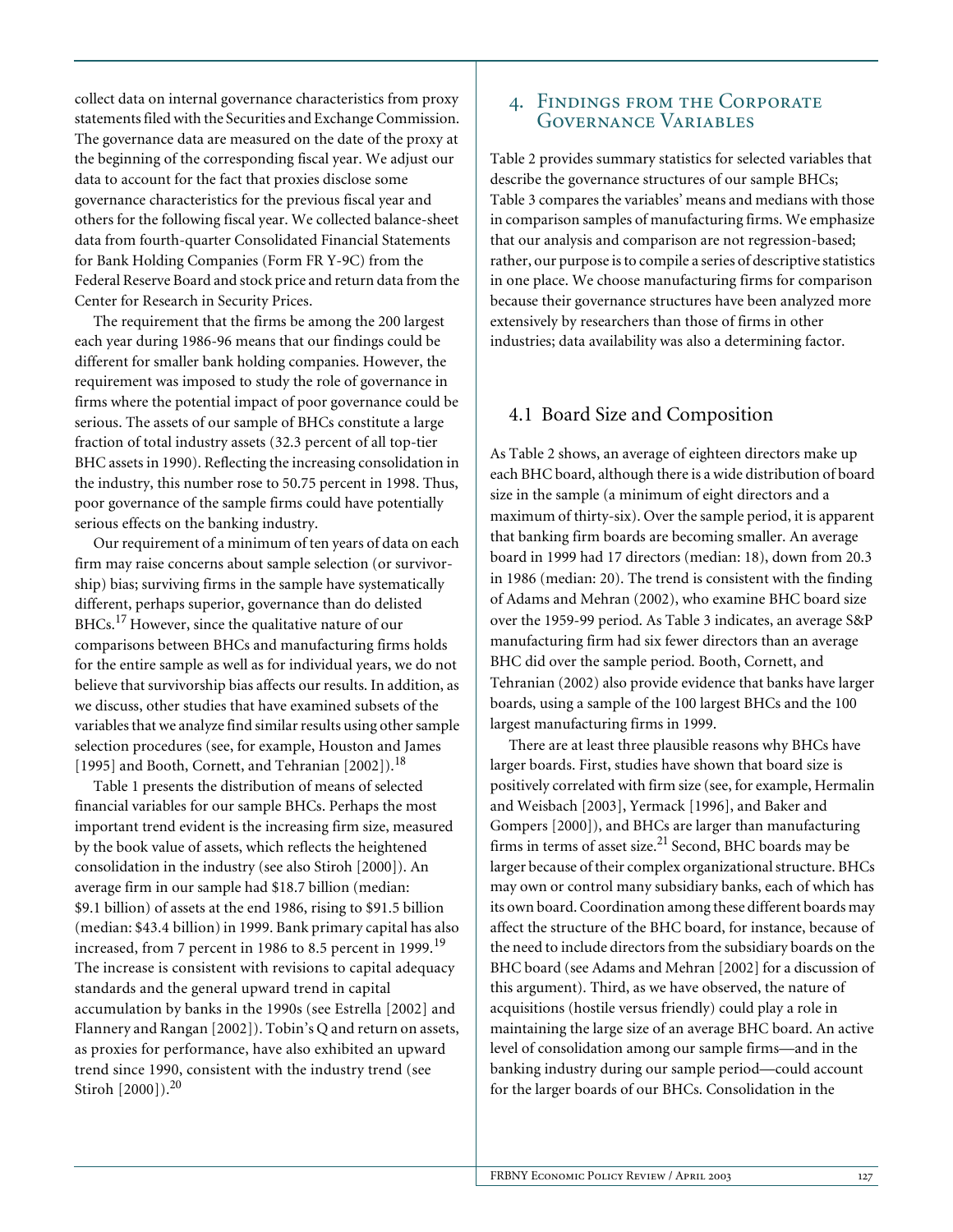#### TABLE<sub>1</sub> Mean and Median of Selected Financial Variables

| Panel A: Yearly Comparisons                     |      |         |      |      |         |      |      |      |        |      |      |      |      |         |
|-------------------------------------------------|------|---------|------|------|---------|------|------|------|--------|------|------|------|------|---------|
| Variable                                        | 1986 | 1987    | 1988 | 1989 | 1990    | 1991 | 1992 | 1993 | 1994   | 1995 | 1996 | 1997 | 1998 | 1999    |
| Book value of assets<br>(billions of dollars)   |      |         |      |      |         |      |      |      |        |      |      |      |      |         |
| Mean                                            | 18.7 | 19.9    | 22.3 | 25.0 | 26.5    | 29.0 | 31.3 | 37.9 | 41.6   | 47.0 | 51.6 | 59.3 | 82.9 | 91.5    |
| Median                                          | 9.1  | 9.3     | 10.9 | 12.2 | 13.8    | 15.0 | 20.8 | 21.5 | 21.8   | 31.9 | 32.5 | 35.2 | 39.1 | 43.4    |
| Primary capital ratio<br>(percent)              |      |         |      |      |         |      |      |      |        |      |      |      |      |         |
| Mean                                            | 7.0  | 7.7     | 7.7  | 7.6  | 7.7     | 8.2  | 8.7  | 8.9  | 8.6    | 8.5  | 8.6  | 8.6  | 8.3  | 8.5     |
| Median                                          | 6.9  | 7.6     | 7.6  | 7.6  | 7.8     | 8.2  | 8.7  | 8.8  | 8.3    | 8.3  | 8.7  | 8.4  | 8.2  | 8.6     |
| Return on assets (percent)                      |      |         |      |      |         |      |      |      |        |      |      |      |      |         |
| Mean                                            | 0.9  | 0.5     | 0.9  | 0.7  | 0.6     | 0.6  | 0.8  | 1.0  | 1.1    | 1.2  | 1.2  | 1.2  | 1.2  | 1.2     |
| Median                                          | 0.9  | 0.7     | 1.0  | 0.9  | 0.7     | 0.8  | 1.0  | 1.1  | 1.1    | 1.1  | 1.2  | 1.2  | 1.2  | 1.3     |
| Return on equity (percent)                      |      |         |      |      |         |      |      |      |        |      |      |      |      |         |
| Mean                                            | 14.3 | 6.4     | 14.5 | 9.4  | 8.7     | 6.6  | 11.0 | 13.1 | 15.0   | 14.7 | 15.2 | 15.5 | 14.8 | 16.1    |
| Median                                          | 14.8 | 11.9    | 15.5 | 13.6 | 12.9    | 12.0 | 14.1 | 14.2 | 15.2   | 15.2 | 15.8 | 15.7 | 15.5 | 17.7    |
| O-ratio                                         |      |         |      |      |         |      |      |      |        |      |      |      |      |         |
| Mean                                            | 1.0  | 1.0     | 1.0  | 1.0  | 1.0     | 1.0  | 1.0  | 1.0  | 1.0    | 1.1  | 1.1  | 1.2  | 1.2  | 1.1     |
| Median                                          | 1.0  | 1.0     | 1.0  | 1.0  | 1.0     | 1.0  | 1.0  | 1.0  | 1.0    | 1.1  | 1.1  | 1.2  | 1.1  | 1.1     |
| Stock return (percent)                          |      |         |      |      |         |      |      |      |        |      |      |      |      |         |
| Mean                                            | 17.0 | $-10.8$ | 23.3 | 19.2 | $-21.3$ | 75.3 | 43.1 | 4.6  | $-3.5$ | 55.6 | 33.2 | 62.2 | 7.6  | $-17.5$ |
| Median                                          | 17.9 | $-8.6$  | 19.9 | 19.0 | $-12.9$ | 84.8 | 32.5 | 1.8  | $-2.9$ | 54.4 | 32.7 | 64.8 | 5.1  | $-19.8$ |
| Monthly volatility of<br>stock return (percent) |      |         |      |      |         |      |      |      |        |      |      |      |      |         |
| Mean                                            | 8.5  | 9.9     | 6.3  | 6.2  | 10.6    | 9.6  | 7.2  | 6.6  | 5.9    | 5.9  | 5.4  | 7.1  | 10.5 | 8.8     |
| Median                                          | 8.4  | 9.8     | 6.5  | 5.5  | 10.3    | 8.0  | 5.7  | 5.6  | 5.7    | 5.8  | 5.3  | 7.0  | 10.1 | 8.3     |

| Panel B: 1986-99 Comparisons                    |      |        |         |         |  |  |  |  |  |
|-------------------------------------------------|------|--------|---------|---------|--|--|--|--|--|
| Sample Descriptive Statistics                   | Mean | Median | Minimum | Maximum |  |  |  |  |  |
| Book value of assets (billions of dollars)      | 40.9 | 22.1   | 3.0     | 632.6   |  |  |  |  |  |
| Primary capital ratio (percent)                 | 8.2  | 8.0    | 3.0     | 14.9    |  |  |  |  |  |
| Return on assets (percent)                      | 0.9  | 1.0    | $-2.8$  | 2.3     |  |  |  |  |  |
| Return on equity (percent)                      | 12.5 | 14.7   | $-82.3$ | 33.8    |  |  |  |  |  |
| O-ratio                                         | 1.1  | 1.0    | 0.9     | 1.5     |  |  |  |  |  |
| Stock return (percent)                          | 21.0 | 16.7   | $-67.7$ | 139.8   |  |  |  |  |  |
| Monthly volatility of stock return<br>(percent) | 7.7  | 7.1    | 1.2     | 22.3    |  |  |  |  |  |

Notes: The table presents summary statistics for selected financial variables, both on a yearly basis and for the entire sample, for our sample of bank holding companies (BHCs) from 1986 to 1999. All variables are from the fourth-quarter "Consolidated Financial Statements for Bank Holding Companies" (Federal Reserve FR Y-9C Report), except for monthly stock returns, which are from the Center for Research in Security Prices. Sample data are not available for all firms for all years because of acquisitions of sample banks in 1997-99. For 1986-96, our sample consists of thirty-five BHCs; for 1997, 1998, and 1999, it consists of thirty-four, thirty-three, and thirty-two institutions, respectively. We calculate a measure of bank capital—its primary capital ratio—which we define as the sum of the book value of common stock, perpetual preferred stock, surplus, undivided profits, capital reserves, mandatory convertible debt, loan and lease loss reserves, and minority interests in consolidated subsidiaries minus intangible assets. Return on assets is calculated as the ratio of net income to book value of assets. Our measure of Q is the ratio of the firm's market value to its book value of assets. The firm's market value is calculated as book value of assets minus book value of equity plus market value of equity. Volatility of stock returns is measured as the standard deviation of the monthly stock returns on the stock price for the given year.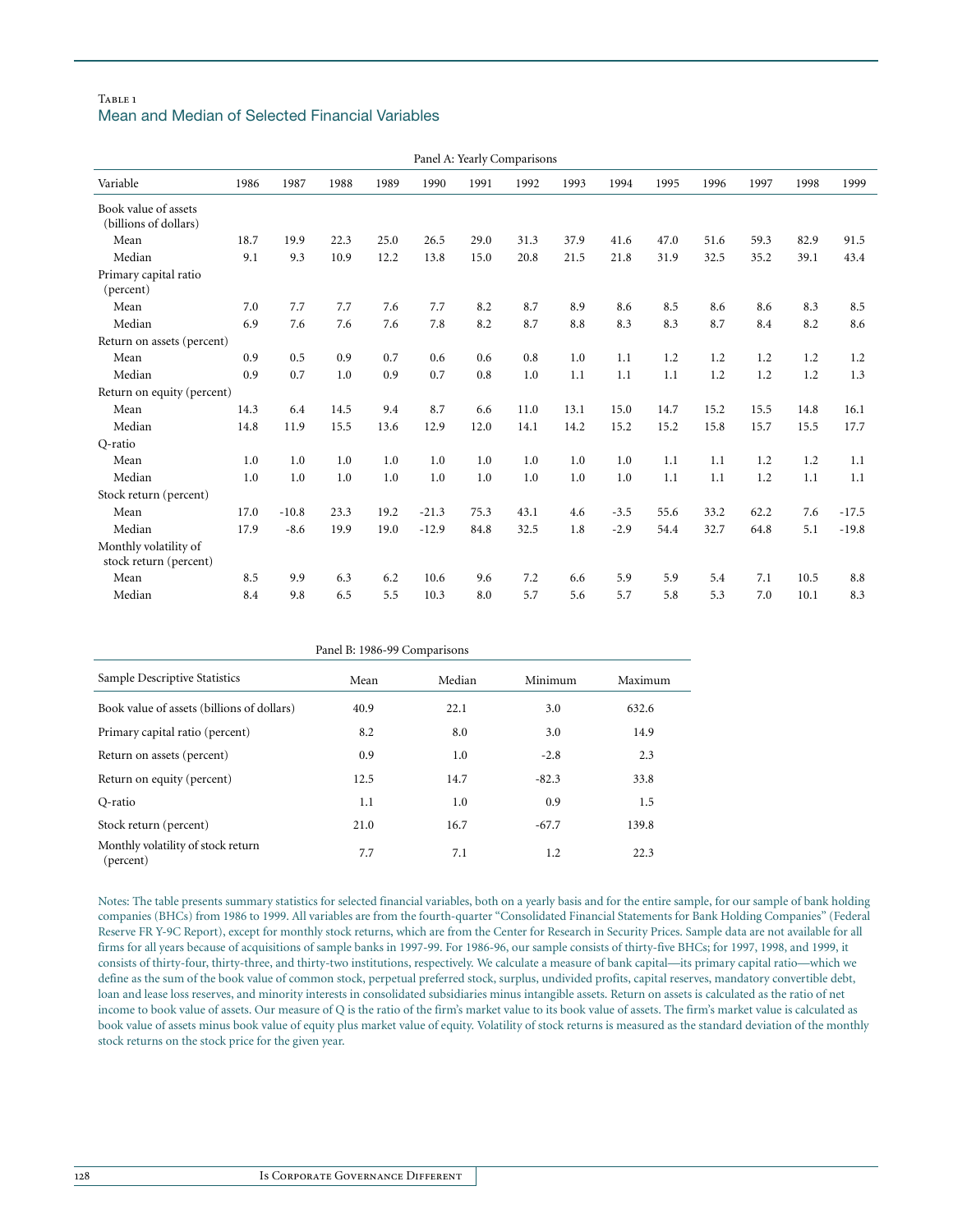#### TABLE 2 Mean and Median of Selected Corporate Governance Variables

| Panel A: Yearly Comparisons                                    |                |                |                |      |                |                |                |      |      |      |      |      |                |      |
|----------------------------------------------------------------|----------------|----------------|----------------|------|----------------|----------------|----------------|------|------|------|------|------|----------------|------|
| Variable                                                       | 1986           | 1987           | 1988           | 1989 | 1990           | 1991           | 1992           | 1993 | 1994 | 1995 | 1996 | 1997 | 1998           | 1999 |
| Board size                                                     |                |                |                |      |                |                |                |      |      |      |      |      |                |      |
| Mean                                                           | 20.3           | 19.9           | 19.7           | 19.1 | 18.2           | 17.4           | 17.5           | 17.2 | 16.9 | 16.7 | 16.9 | 17.0 | 17.3           | 17.0 |
| Median                                                         | 20             | 19             | 19             | 19   | 18             | 16             | 18             | 17   | 15   | 17   | 17   | 16   | 17.5           | 18   |
| Outside directors (percent)                                    |                |                |                |      |                |                |                |      |      |      |      |      |                |      |
| Mean                                                           | 69.9           | 71.6           | 71.2           | 68.9 | 70.2           | 68.5           | 67.5           | 66.8 | 66.7 | 66.2 | 67.4 | 65.7 | 67.2           | 75.1 |
| Median                                                         | 71.4           | 72.2           | 71.4           | 71.4 | 72.7           | 72.1           | 71.4           | 69.2 | 66.7 | 69.9 | 69.9 | 69.9 | 73.3           | 75.0 |
| Outside and "gray"<br>directors (percent)                      |                |                |                |      |                |                |                |      |      |      |      |      |                |      |
| Mean                                                           | 80.1           | 80.2           | 80.1           | 78.7 | 80.1           | 79.9           | 80.4           | 80.0 | 80.2 | 80.0 | 80.0 | 79.2 | 79.6           | 81.6 |
| Median                                                         | 81.3           | 81.8           | 81.8           | 80.0 | 81.5           | 80.0           | 82.1           | 80.0 | 80.9 | 78.6 | 78.8 | 77.7 | 79.6           | 83.3 |
| Number of board meetings                                       |                |                |                |      |                |                |                |      |      |      |      |      |                |      |
| Mean                                                           | 8.5            | 8.6            | 8.5            | 8.5  | 8.6            | 9.3            | 9.0            | 9.3  | 8.7  | 8.4  | 8.1  | 8.0  | 7.2            | 7.5  |
| Median                                                         | 8              | 8              | 7              | 9    | 8              | 8.5            | 9              | 10   | 8    | 8    | 8    | 8    | $\overline{7}$ | 7    |
| Number of board                                                |                |                |                |      |                |                |                |      |      |      |      |      |                |      |
| committees                                                     |                |                |                |      |                |                |                |      |      |      |      |      |                |      |
| Mean                                                           | 4.0            | 3.9            | 4.0            | 4.0  | 4.0            | 4.2            | 4.5            | 4.5  | 4.6  | 4.7  | 4.9  | 4.8  | 5.0            | 5.0  |
| Median                                                         | $\overline{4}$ | $\overline{4}$ | $\overline{4}$ | 4    | $\overline{4}$ | $\overline{4}$ | $\overline{4}$ | 5    | 5    | 5    | 5    | 5    | 5              | 5    |
| Ratio of value of granted<br>options to salary plus<br>bonuses |                |                |                |      |                |                |                |      |      |      |      |      |                |      |
| Mean                                                           |                |                |                |      |                |                | 0.29           | 0.41 | 0.78 | 1.01 | 1.09 | 0.87 | 1.76           | 1.65 |
| Median                                                         |                |                |                |      |                |                | 0.20           | 0.36 | 0.58 | 0.43 | 0.52 | 0.51 | 0.97           | 1.22 |
| Shares owned by CEO<br>(percent)                               |                |                |                |      |                |                |                |      |      |      |      |      |                |      |
| Mean                                                           | 2.2            | 2.0            | 2.2            | 2.1  | 2.1            | 2.3            | 2.3            | 2.2  | 2.2  | 2.2  | 2.4  | 2.4  | 2.5            | 3.1  |
| Median                                                         | 0.4            | 0.4            | 0.4            | 0.4  | 0.5            | 0.5            | 0.5            | 0.5  | 0.5  | 0.6  | 0.5  | 0.5  | 0.5            | 0.4  |

| Panel B: 1986-99 Comparisons                                |      |        |         |         |  |  |  |  |
|-------------------------------------------------------------|------|--------|---------|---------|--|--|--|--|
| Sample Descriptive Statistics                               | Mean | Median | Minimum | Maximum |  |  |  |  |
| Board size                                                  | 18.0 | 18.0   | 8.0     | 36.0    |  |  |  |  |
| Outside directors (percent)                                 | 68.7 | 71.4   | 10.0    | 95.2    |  |  |  |  |
| Outside and "gray" directors (percent)                      | 80.0 | 81.0   | 44.4    | 95.2    |  |  |  |  |
| Number of board meetings                                    | 8.5  | 8.0    | 2.0     | 24.0    |  |  |  |  |
| Number of board committees                                  | 4.4  | 4.0    | 1.0     | 9.0     |  |  |  |  |
| Ratio of value of granted options to<br>salary plus bonuses | 0.99 | 0.50   | 0.0     | 19.85   |  |  |  |  |
| Shares owned by CEO (percent)                               | 2.3  | 0.4    | 0.0     | 49.4    |  |  |  |  |

Notes: The table presents summary statistics for selected corporate governance variables, both on a yearly basis and for the entire sample, for our sample of bank holding companies (BHCs) from 1986 to 1999. Sample data are not available for all firms for all years because of incomplete data, due primarily to missing proxy statements, and because of acquisitions of sample banks in 1997-99. For 1986-96, our sample consists of thirty-five BHCs; for 1997, 1998, and 1999, it consists of thirty-four, thirty-three, and thirty-two institutions, respectively. Data on the governance characteristics are from proxy statements filed with the Securities and Exchange Commission (SEC). We consider a director to be an insider if he works for the firm and an outsider if he is not a top executive, a retired executive, a former executive, a relative of the CEO or chairperson, or an outside lawyer employed by the firm at any point in our sample. All other directors are "gray." Compensation data are from ExecuComp 2000, and therefore are available only from 1992 to 1999. Ownership data are from proxy statements filed with the SEC.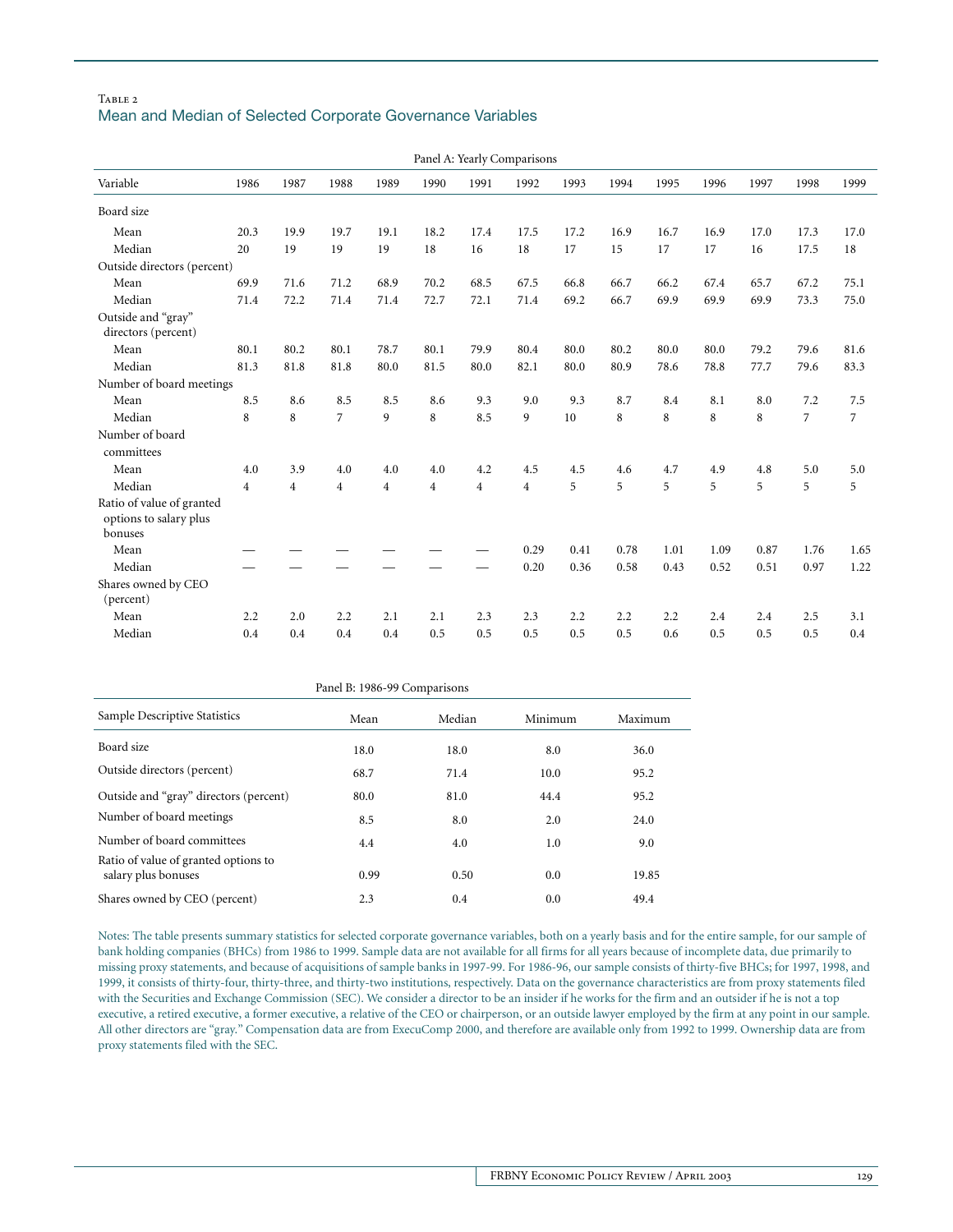#### TABLE 3

#### Comparisons of Descriptive Statistics on Selected Corporate Governance and Financial Variables for Bank Holding Companies and Manufacturing Firms

| Variable                                                               | <b>Bank Holding Companies</b> | Manufacturing Firms (SIC 2000-3999) |
|------------------------------------------------------------------------|-------------------------------|-------------------------------------|
| Board size <sup>a</sup>                                                |                               |                                     |
| Mean                                                                   | 18.2                          | $12.1***$                           |
| Median                                                                 | 18.0                          | $12.0***$                           |
| Outside directors (percent) <sup>a</sup>                               |                               |                                     |
| Mean                                                                   | 68.7                          | $60.6***$                           |
| Median                                                                 | 71.4                          | $66.7***$                           |
| Ratio of value of option grant to sum of salary and bonus <sup>b</sup> |                               |                                     |
| Mean                                                                   | 1.0                           | $1.6*$                              |
| Median                                                                 | 0.5                           | $0.8***$                            |
| CEO ownership (percent) <sup>c</sup>                                   |                               |                                     |
| Mean                                                                   | 2.3                           | $2.9*$                              |
| Median                                                                 | 0.4                           | $0.3***$                            |
| CEO stake (millions of dollars) <sup>d</sup>                           |                               |                                     |
| Mean                                                                   | 27.9                          | $133.8**$                           |
| Median                                                                 | 11.9                          | $9.6***$                            |
| Meetings per year <sup>e</sup>                                         |                               |                                     |
| Mean                                                                   | 7.9                           | 7.6                                 |
| Median                                                                 | 8.0                           | $7.0*$                              |
| Number of committees <sup>f</sup>                                      |                               |                                     |
| Mean                                                                   | 4.9                           | $4.4***$                            |
| Median                                                                 | 5.0                           | $4.0***$                            |
| Tobin's $Q^g$                                                          |                               |                                     |
| Mean                                                                   | 1.1                           | $1.9***$                            |
| Median                                                                 | 1.0                           | $1.5***$                            |
| Monthly stock return volatility (percent) <sup>h</sup>                 |                               |                                     |
| Mean                                                                   | 7.78                          | $8.85***$                           |
| Median                                                                 | 7.09                          | $7.92***$                           |

Notes: The table presents statistical comparisons of selected corporate governance and financial variables for our sample of bank holding companies (BHCs) and for unregulated, nonfinancial manufacturing firms from 1986 to 1999. Because no data set on manufacturing firms contains all governance variables of interest over the 1986-99 period, the data source used to construct summary statistics for manufacturing firms varies by the variable under consideration and may also vary by year. For each variable, the BHC statistic is computed for the same sample period as the statistic for manufacturing firms.

a Manufacturing firm data are from Yermack (1995) for 1986-91 and from Spencer Stuart S&P 100 for 1995-96 and S&P 500 for 1997-99. There are 2,394 firm-years.

b Manufacturing firm data for 1992-99 are from ExecuComp and are for the top fifty S&P 500 firms based on total assets.

There are 400 manufacturing firm-years.

c Manufacturing firm data for 1986-91 are from Yermack (1995); 1992-99 data are from ExecuComp. There are 6,613 manufacturing firm-years. d Manafacturing firm data are for the top fifty S&P 500 manufacturing firms in terms of market value and are from Yermack (1995) for 1986-91 and from ExecuComp for 1992-99.

e Manufacturing firm data for 1995 and 1996 are from Spencer Stuart S&P 100; 1997-99 data are from Spencer Stuart S&P 500. There are 724 firm-years. f Manufacturing firm data for 1995 and 1996 are from Spencer Stuart S&P 100; 1997-98 data are from Spencer Stuart S&P 500. There are 510 firm-years. g Manufacturing firm data for 1986-91 are from Yermack (1995); 1992-99 data are from Compustat for a sample of manufacturing firms in the S&P 500. There are 4,017 firm-years.

 $h$  The variable is calculated as the standard deviation of monthly returns for a year, then averaged over 1986-99. Manufacturing firm data include manufacturers from Yermack (1995) over the 1986-91 period. Data for 1992-99 are from Compustat for the S&P 500. There are 1,474 manufacturing firm-years.

\*\*\*Statistically significant at the 1 percent level.

\*\*Statistically significant at the 5 percent level.

\*Statistically significant at the 10 percent level.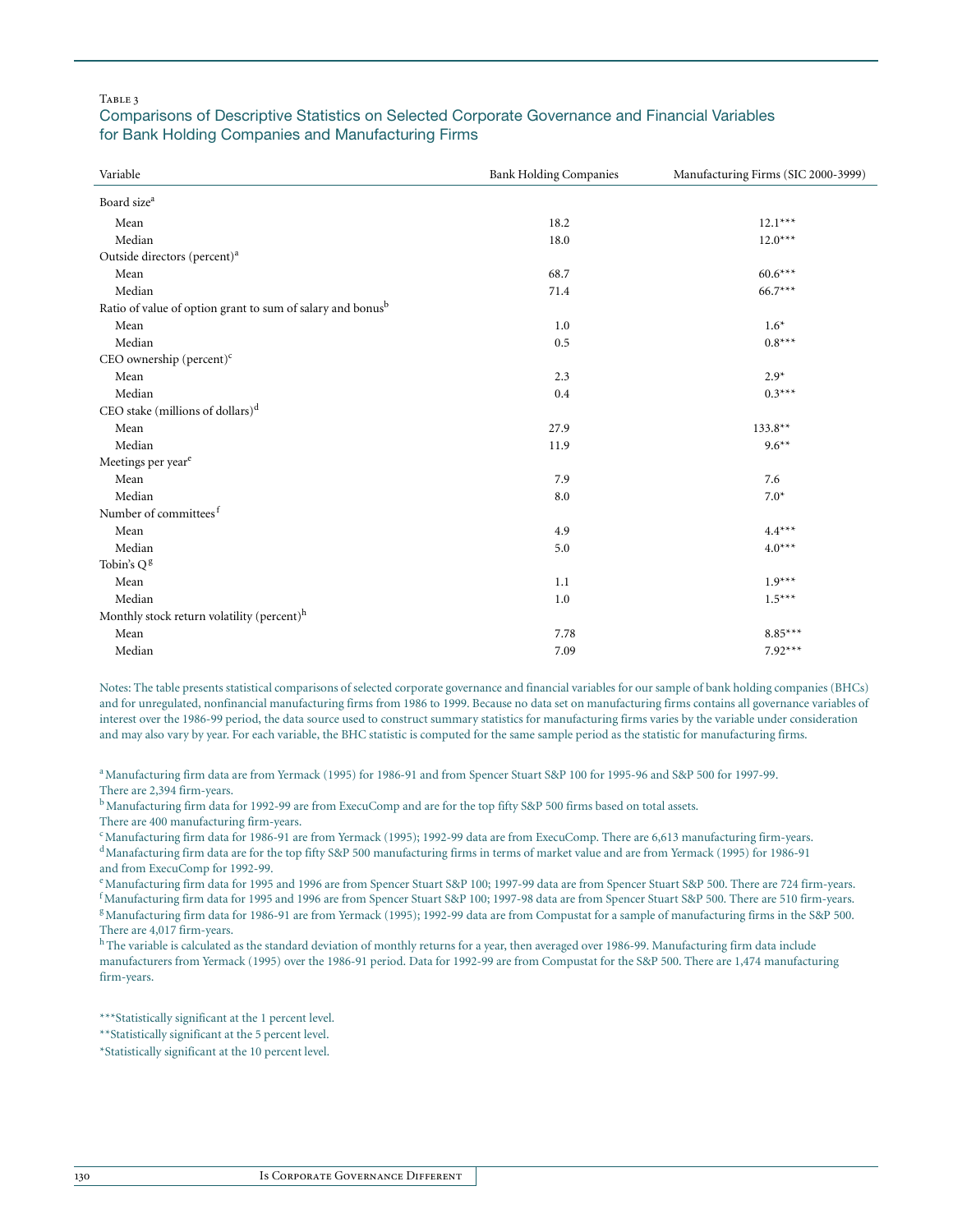banking industry alone, however, cannot explain why bank boards are larger. Adams and Mehran (2002) show that BHC board size appears to be large relative to manufacturing board size even before the post-1986 wave of consolidation. In addition, it is difficult to reconcile the increase in consolidation with the downward trend in BHC board size over time.

According to Table 2, the mean percentage of outside directors in the sample is 68.7 percent (median: 71.4 percent).<sup>22</sup> Table 3 shows that the percentage of outside directors in BHCs is significantly larger than in S&P manufacturing firms, where the mean percentage is 60.6 percent (median: 66.7 percent). $^{23}$ The mean percentage of outside and "gray" directors in 1999, 81.6 percent (median: 83.3 percent), is almost the same as what is reported in Booth, Cornett, and Tehranian (2002) for the 100 largest BHCs. The authors also find that the mean and median percentages of outside directors are higher for commercial banks relative to the top 100 manufacturing firms in 1999.

It should be noted that certain regulations at the bank level, as opposed to the holding company level, could constrain board structure with regard to size and composition. For example, the board of a national bank (regulated and supervised by the OCC) must consist of at least five, but no more than twenty-five, members (the comptroller can exempt the national bank from the twenty-five-member limit). Each state member bank, supervised by the Federal Reserve, is required to be managed by a board. Board size is also regulated separately. For example, New York State banks are required to have a board of no less than seven directors and no more than thirty (with capital stock, surplus, and divided profits in excess of \$50 million). Different states may also have requirements on board composition at the bank level; for example, New York State's regulation requires two-thirds of the directors of each state bank to be outsiders.

Since such regulatory restrictions generally apply only to board structure at the bank level and not the holding company level, which is the focus of this study, the regulatory environment alone does not explain BHC board size and composition. However, regulation may have an indirect effect on the structure of BHC boards to the extent that it is influenced by the structure of the boards of the BHC's lead bank and other subsidiary banks (see, for example, Adams and Mehran [2002]).

#### 4.2 Board Activity

Table 2 provides information on board activity and committee structure. An average BHC in the sample meets 8.5 times per year (median: 8). However, there has been a downward trend in this

number. As shown in Table 3, BHC boards meet slightly more frequently than boards of manufacturing firms (although only the median differences are significant at the 10 percent level).

The number of annual board meetings for a bank, rather than a holding company, is regulated at the state level. For example, during our sample period, New York State member banks were required to have a minimum of ten meetings per year (two conference call meetings were allowed). State regulations on the number of meetings may influence the bank's choice of directors, since potential directors might have a better chance of being nominated if they live within proximity to the bank.<sup>24</sup>

BHCs have on average 4.4 board committees (median: 4). This figure has increased by one over the sample period. In addition, the average number of directors per committee has decreased over time, from 5.8 in 1986 to 3.9 in 1999, likely due to the decline in BHC board size, which is not shown in the tables. Moreover, the average BHC had more committees than did the average manufacturing firm (Table 3), and the difference was statistically significant.

## 4.3 CEO Compensation

The mean and median ratios of the value of new option grants to salary plus bonuses from 1992 to 1999 are presented in Table 2. Note that the sum of salary, bonuses, and stock options is more than 90 percent of an average CEO's total compensation (Murphy [1999]). Note also that although the mean and median for salary and bonuses are rising (not reported here), growth in the value of options granted to CEOs is significantly higher than that of salary and bonuses. By 1999, the mean ratio of the value of stock options to salary plus bonuses is 1.65 (median: 1.22).

The increased use of stock options in executive compensation packages in banking follows the pattern of other industries, even though the growth and level of stock option use are significantly lower than in manufacturing firms. Table 3 compares the ratio of the value of granted stock options to salary plus bonuses for the fifty largest S&P 500 manufacturing firms in terms of assets with our sample of BHCs over 1992-99. The value of options granted to CEOs of manufacturing firms on average is 60 percent larger than the sum of base salary and bonuses; however, this does not hold for the chief executives of BHCs.

One potential explanation for the lower reliance on stock options in the banking industry is found in Smith and Watts (1992), who show that low-growth industries rely less on stockbased compensation (also see Mehran [1992]). Smith and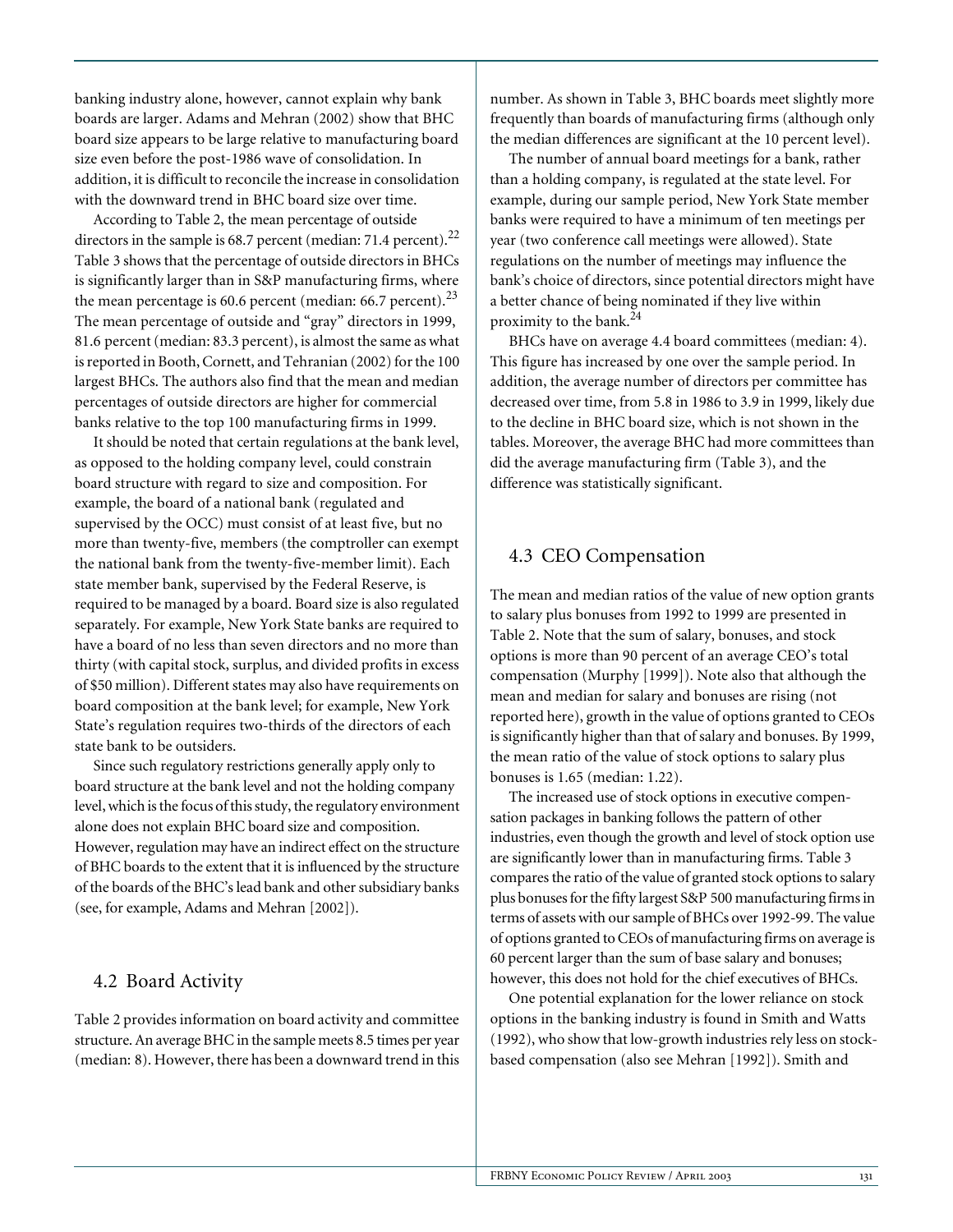Watts suggest that boards can observe, monitor, and evaluate the actions of CEOs of firms and industries with low-growth opportunities much easier than they can in firms or industries with high-growth opportunities. Thus, boards in such industries should rely more on fixed rather than on stock-based compensation.

Based on several proxies for growth opportunities advanced in the literature—such as Tobin's Q, market-to-book ratio, research-and-development-to-sales ratio, and volatility— BHCs can be considered to have the characteristics of lowgrowth firms. The average Tobin's Q in our BHC sample is almost 1 (Table 2), which is far less than the Q-ratios reported in unregulated business environments.25 It is also well documented that banking industry volatility, measured by the standard deviation of daily or monthly returns, is significantly smaller than volatility in samples of manufacturing firms (see Campbell et al. [2001], and Table 3). In addition to being a characteristic of low-growth firms, low volatility may make it easier for banking firm boards to monitor CEO actions.<sup>26</sup>

Finally, given the low stock-return volatility in the banking industry, all else equal, the value of stock options in banks will be lower. To compensate the CEO for a given dollar value of granted options, the bank has to give a larger number of options relative to those given by an average manufacturing firm. This can have an adverse effect on the bank's share price because it produces a larger dilution effect.<sup>27</sup> Thus, it may be more difficult for a bank than for a manufacturing firm to award a given amount of option compensation to its top executives.

#### 4.4 CEO Ownership

As reported in Table 2, an average CEO in our sample owns 2.3 percent of the firm (median: 0.4 percent). The share is less than the CEO ownership in manufacturing firms (Table 3). This result is consistent with the findings of Houston and James (1995), as well as those of Booth, Cornett, and Tehranian (2002), who document that the mean percentage of stock holdings by officers and inside directors of manufacturing firms is 8.97 percent, compared with 5.77 percent in BHCs.

CEO ownership across BHCs and manufacturing firms may differ for several reasons. One can argue that the smaller flow of options to bank holding company CEOs leads to smaller ownership (we do not report the number of options granted to

CEOs).28 Also, Demsetz and Lehn (1985) contend that in noisier environments (for example, proxied by the standard deviation of stock returns), monitoring costs are very high. In this case, the authors expect managerial ownership to be more concentrated in order to reduce agency problems. Because our sample BHCs experience relatively low volatility, monitoring costs may be lower for them than for manufacturing firms, which may make large ownership concentration unnecessary. Furthermore, Demsetz and Lehn argue that regulators may substitute for some of the monitoring functions of ownership.

There may also be a mechanical issue influencing the percentage of ownership. Since BHCs are significantly more leveraged and have more assets than manufacturing firms, ownership levels across the two types of firms may not be comparable.29 An important insight of Modigliani and Miller (1963) in a world with corporate taxes is that the cash-flow claims of an ownership stake in an all-equity firm differ from those associated with the same percentage of equity ownership of an identical firm with a positive debt level. In addition, there is a documented inverse relationship between size, typically measured by the book value of assets, and the percentage of equity held by the CEO (see, for example, Demsetz and Lehn [1985]).

To avoid this mechanical issue, it is also useful to examine differences in the market value of CEO holdings across BHCs and manufacturing firms. Accordingly, we measure the market value of the direct equity stake of an average CEO in the top fifty S&P 500 manufacturing firms and compare it with the CEO equity stake market value of our sample BHCs (Table 3). On average, each BHC chief executive has nearly \$28 million invested in his firm, as opposed to \$133.8 million for each CEO of a manufacturing firm, although these results are skewed (the median BHC chief executive has \$11.9 million of investment, compared with \$9.6 million for the manufacturing firm CEO). Similarly, Houston and James (1995) report that nonbank CEOs in their sample have on average nearly eight times more invested in their firms than banking firm CEOs. It should be noted that their sample covers nonbanking firms, unlike ours, which includes only manufacturing firms. Therefore, CEOs of manufacturing firms on average have more invested in the equity of their firms than do chief executives of BHCs. Moreover, we note that CEO pay in BHCs is not tied to performance as much as it is in manufacturing firms. These observations suggest that CEOs in these two industries have different incentive structures.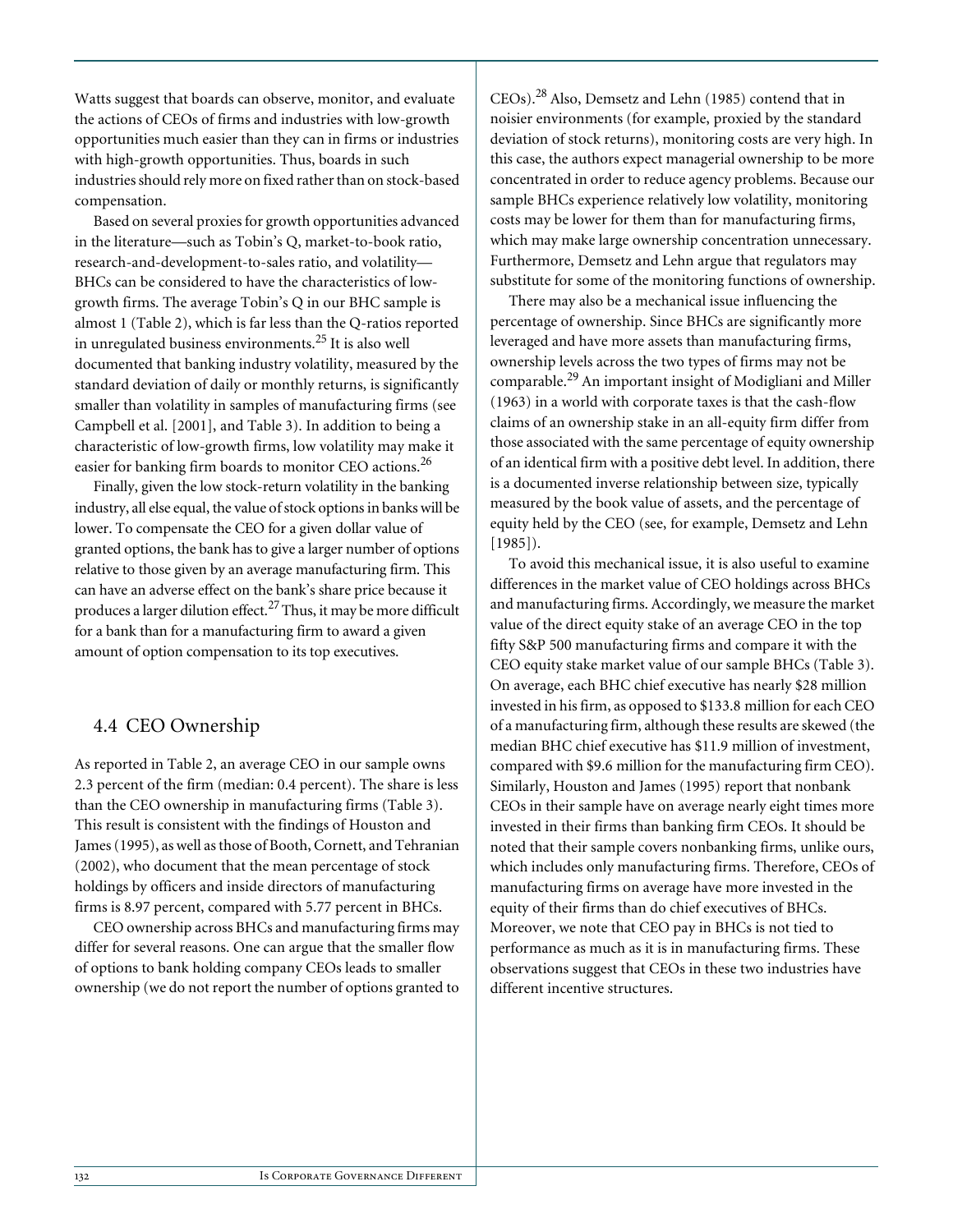# 4.5 Block Ownership

To compile our statistics on block ownership, we rely on the CDA/Spectrum Institutional (13f) Holdings Database of Thomson Financial. Institutional shareholding is our proxy for monitoring by blockholders. However, the corporate governance literature also emphasizes the importance of the identity of blockholders and individuals, as opposed to just the size of institutional holdings (see Holderness  $[2003]$ ).<sup>30</sup> Accordingly, we first examined the identity of the top three institutions holding a share of each BHC for each year in our sample.<sup>31</sup> We found that bank-affiliated institutions held a substantial amount of the shares of BHCs. For example, Barclays Bank PLC held 3.4 percent and Amsouth Bancorpation held 2.2 percent of the shares of Amsouth Bancorporation in 1999. Further examination of the data and discussions with bank-affiliated institutions revealed that such holdings are often the result of asset management activities, trust activities, or custodial activities.<sup>32</sup> Bank-affiliated institutions are unlikely to monitor the BHC over the course of these activities; therefore, to construct our summary statistics on institutional holders, we deleted all bank-affiliated institutions from the list of institutional holders of our BHCs in all years. We also examined the identity of institutions holding shares of manufacturing firms; however, we found very few cases of blockholders that were affiliated with manufacturing firms (for example, because the firm set up a foundation). $33$ 

Table 4 provides descriptive statistics on nonaffiliated institutional share holdings of our sample BHCs as well as of the S&P 500 manufacturing firms from 1986 to 1999. Total institutional holdings were on average between 37 percent and 47 percent of the shares of a BHC each year, with a sample mean of 42.4 percent (median: 42.7 percent)—far less than the holdings in manufacturing firms. As the table shows, there has been little change in mean holdings in BHCs over time. For example, institutions held on average 40.7 percent of each BHC in 1986 and 40.1 percent in 1996.<sup>34</sup> However, the number of institutions holding shares of each BHC has increased from nearly 108 in 1986 to 230 in 1996 and to 363 in 1999 (or 236 percent), suggesting that the size of an individual institutional holding has decreased over time. Panel A of Table 4 also indicates that the number of institutions that invest in manufacturing firms was larger in every year of the sample.

Panel B of Table 4 presents the statistics for the entire sample. On average, 535 institutions held shares of each manufacturing firm in the S&P 500, versus 204 for BHCs. Institutions held 54.6 percent of each manufacturing firm, compared with 42.4 percent of each BHC; the difference was statistically significant. Because the literature emphasizes that top holders may have greater incentives to monitor the firm, we also calculated the top holding for each group. On average, we found that top holders held 5.2 percent and 5.4 percent of each BHC and manufacturing firm, respectively; the difference, however, was not statistically significant.

### 5. Conclusions and Directions for Future Research

Jensen and Meckling (1976) argue that board structure, ownership structure, and compensation structure are determined by one another as well as by a range of variables, such as risk, real and financial assets, cash flow, firm size, and regulation. They suggest that these variables also influence a firm's conduct and performance. Although other studies have examined these potentially complex governance relationships in unregulated industries, few have examined them in the context of a regulated environment. This article extends the current literature by comparing aspects of the corporate governance of regulated institutions—bank holding companies—with aspects of the governance of unregulated manufacturing firms.

We find that BHC boards are larger than those of manufacturing firms, although they have been declining in size over time.<sup>35</sup> BHC boards also have slightly more outside directors. These differences are very likely the outcome of BHC size and organizational structure, the regulatory framework, and constraints on the ability of BHCs to engage in hostile acquisitions. Thus, normative statements about either board size or board composition that do not take into account banking industry differences are potentially misleading. For example, Adams and Mehran (2002) show that in contrast to findings for nonfinancial firms, larger BHC boards on average are not value-decreasing, and that board composition is unrelated to BHC performance. The fact that board composition is not positively correlated with performance seems surprising, since bank supervisors share examination results with the boards of directors (and may visit the boards of banks that perform poorly and are low in capital). However, this lack of correlation is consistent with the theory that as a result of regulatory requirements, directors do not emphasize value maximization over the safety and soundness of the institution. Therefore, to understand how BHC governance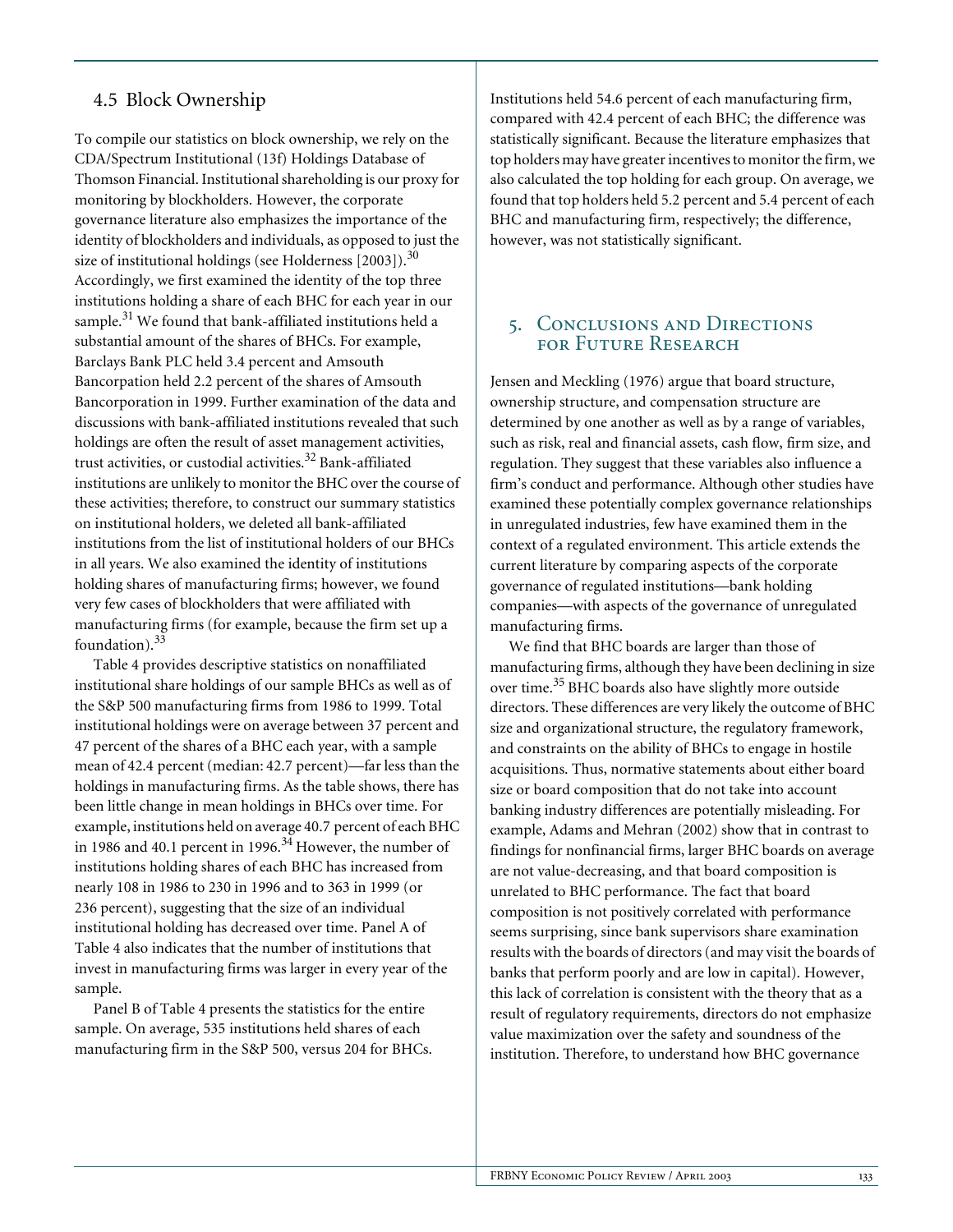#### TABLE 4

#### Comparisons of Descriptive Statistics on Unaffiliated Institutional Holdings Data for Bank Holding Companies and S&P 500 Manufacturing Firms, 1986-99

|                                            |            |            |            |                              |            | Panel A: Yearly Comparisons |            |            |            |            |            |            |            |            |
|--------------------------------------------|------------|------------|------------|------------------------------|------------|-----------------------------|------------|------------|------------|------------|------------|------------|------------|------------|
| Variable                                   |            | 1986       |            | 1987                         |            | 1988                        |            | 1989       |            | 1990       |            | 1991       |            | 1992       |
|                                            | <b>BHC</b> | S&P        | <b>BHC</b> | S&P                          | <b>BHC</b> | S&P                         | <b>BHC</b> | S&P        | <b>BHC</b> | S&P        | <b>BHC</b> | S&P        | <b>BHC</b> | S&P        |
| Mean number of<br>institutions             | 107.9      | $375.6***$ | 107.6      | $410.0***$                   | 129.1      | $417.4***$                  | 142.1      | $439.5***$ | 127.8      | $451.3***$ | 157.6      | $477.7***$ | 184.6      | $498.5***$ |
| Mean holding<br>(percent)                  | 40.7       | $53.0***$  | 37.2       | 53.4***                      | 38.3       | $52.5***$                   | 40.8       | $52.0***$  | 38.5       | $53.6***$  | 43.2       | 53.4***    | 47.5       | $54.5**$   |
| Median holding<br>(percent)                | 39.8       | $53.4***$  | 31.6       | $53.2***$                    | 35.2       | $53.6***$                   | 37.8       | $53.0***$  | 38.7       | $54.6***$  | 48.3       | $54.8**$   | 52.4       | $56.0*$    |
| Mean holding of<br>top holder<br>(percent) | 5.5        | 5.0        | 4.9        | 5.6                          | 4.8        | 5.0                         | 5.1        | 5.0        | 5.6        | 5.3        | 5.8        | 5.0        | 6.0        | 5.1        |
| Variable                                   |            | 1993       |            | 1994                         |            | 1995                        |            | 1996       |            | 1997       |            | 1998       |            | 1999       |
|                                            | <b>BHC</b> | S&P        | <b>BHC</b> | S&P                          | <b>BHC</b> | S&P                         | <b>BHC</b> | S&P        | <b>BHC</b> | S&P        | <b>BHC</b> | S&P        | <b>BHC</b> | S&P        |
| Mean number of<br>institutions             | 188.5      | $502.3***$ | 186.1      | $511.0***$                   | 216.3      | $559.1***$                  | 230.2      | 586.7***   | 274.9      | 646.5***   | 318.4      | $736.1***$ | 363.2      | 787.9***   |
| Mean holding<br>(percent)                  | 44.9       | $55.3***$  | 42.1       | $54.2***$                    | 42.6       | 55.0***                     | 40.1       | $55.4***$  | 43.9       | $56.4***$  | 45.0       | $57.4***$  | 45.5       | $56.7***$  |
| Median holding<br>(percent)                | 48.3       | $56.4***$  | 40.5       | $55.2***$                    | 37.9       | 55.9***                     | 38.4       | $57.6***$  | 42.9       | $57.7***$  | 44.3       | $56.5***$  | 45.0       | $58.5***$  |
| Mean holding of<br>top holder<br>(percent) | 5.5        | 5.2        | 5.3        | 5.5                          | 5.1        | 5.6                         | 5.1        | 5.7        | 4.7        | 5.8        | 4.9        | 5.8        | 4.4        | $5.8**$    |
|                                            |            |            |            | Panel B: 1986-99 Comparisons |            |                             |            |            |            |            |            |            |            |            |

|                                      | Patiel D. 1900-99 Comparisons |            |
|--------------------------------------|-------------------------------|------------|
| Variable                             | <b>BHC</b>                    | $S\&P$     |
| Mean number of institutions          | 204.2                         | $535.4***$ |
| Mean holding (percent)               | 42.4                          | $54.6***$  |
| Median holding (percent)             | 42.7                          | $55.7***$  |
| Mean holding of top holder (percent) | 5.2                           | 5.4        |

Notes: The table presents summary statistics and statistical comparisons of selected unaffiliated institutional holdings data for our sample of bank holding companies (BHCs) and for all unregulated, nonfinancial S&P 500 firms from 1986 to 1999. All institutional holdings data are from the CDA/Spectrum Institutional (13f) Holdings Database of Thomson Financial. To construct data on unaffiliated institutional holders of BHCs, we examined the list of institutional holder names for each year and deleted bank-affiliated holders. We also deleted affiliated institutions (such as company foundations) in the S&P 500 sample from 1997 to 1999. Because we found only nineteen cases of affiliated institutions during this period, we did not extend this procedure to the S&P 500 data for all years. BHC sample data are not available for all firms for all years because of acquisitions of sample banks in 1997-99. For 1986-96, our sample consists of thirty-five BHCs; for 1997, 1998, and 1999, it consists of thirty-four, thirty-three, and thirty-two institutions, respectively.

\*\*\*Statistically significant at the 1 percent level.

\*\*Statistically significant at the 5 percent level.

\*Statistically significant at the 10 percent level.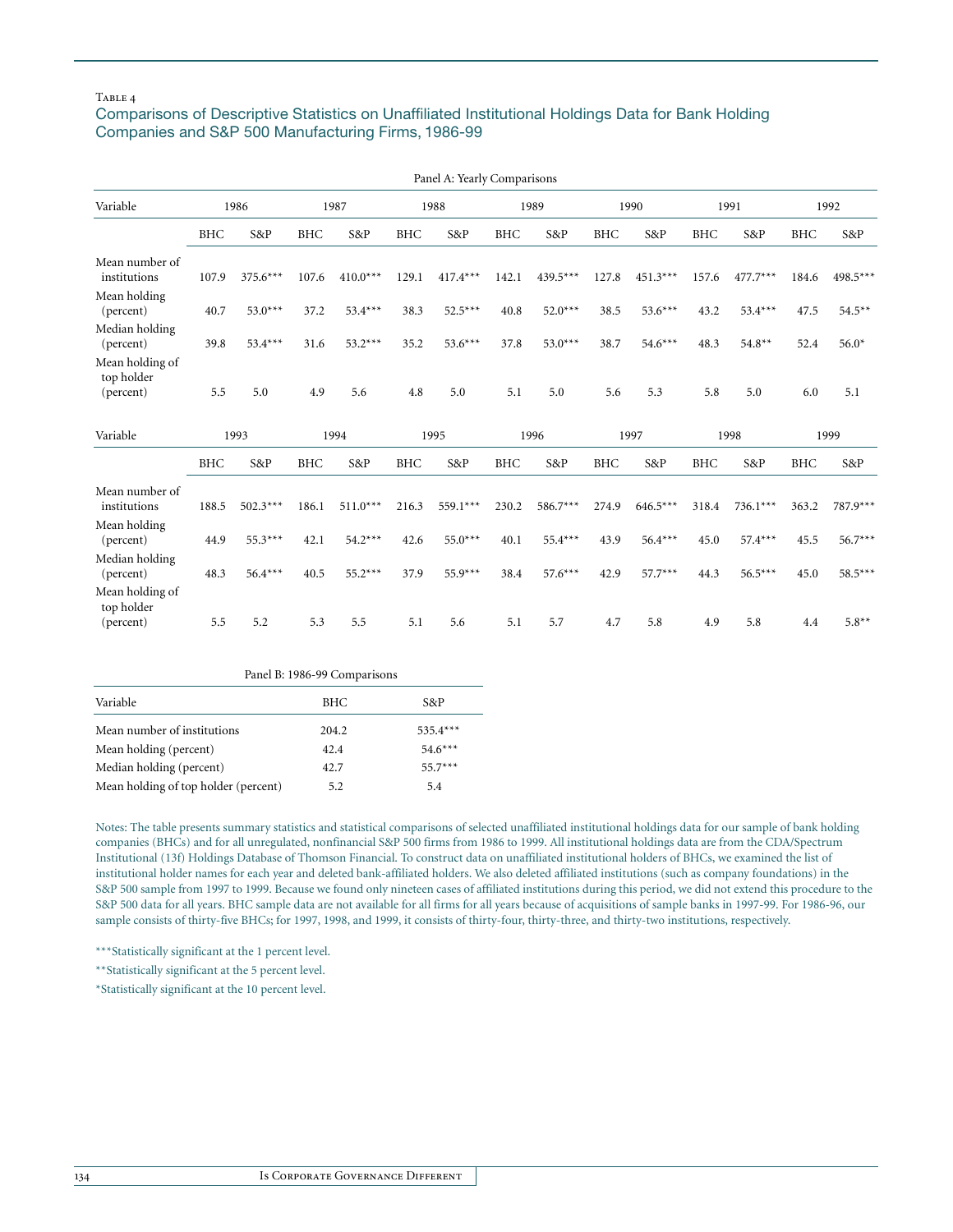relates to performance, it is important to also understand what BHCs expect from their outside directors, what the regulatory mandates are, and how outside directors balance these different expectations.

We also find that BHC boards have more committees and meet slightly more frequently than manufacturing firm boards. It is difficult to speculate on the costs and benefits to BHCs of having more committees.<sup>36</sup> However, one can argue that regulations on the number of meetings may influence the bank's choice of directors; thus, regulations can potentially affect the quality of directors willing to serve on these boards.<sup>37</sup>

In addition, BHC boards are found to rely less on long-term incentive-based compensation, such as stock options, in their CEO compensation packages; CEO ownership, in terms of percentage and market value, is also found to be smaller in BHCs. Since observed compensation packages and ownership are the outcome of a contracting process that takes into account industry structure as well as regulation, we should not expect CEO compensation structures to become similar to those of manufacturing firms in the near future.

Finally, fewer institutions hold shares of our sample BHCs relative to manufacturing firms, and institutions hold a smaller percentage of a BHC's equity. The question is whether institutions that do hold BHC stock are active in the governance of BHCs. We are unable to answer this question now since there have been very few documented cases of

institutions taking a reactive or proactive role in the governance of banking firms. It is possible that institutional investors prefer to resolve banking firms' governance issues privately (Carleton, Nelson, and Weisbach 1998), so as to avoid public announcements, which may also be destabilizing. Or, institutions may expect regulators to resolve the governance problems of BHCs. This remains an important area for future research.

The systematic differences found between the governance of banking and manufacturing firms highlight the point that governance structures are in fact industry-specific. We suggest that these differences are due to the differences in the investment opportunities of BHCs and manufacturing firms as well as to the presence of regulation. Our findings imply that governance reforms, in order to be effective, could take industry differences into account.

More generally, our results raise the bigger question of whether the governance structure of banking firms is optimal, in the sense that it maximizes shareholder value subject to the constraints imposed on these firms. To answer this question, future research will have to examine the effect of governance structures in banking on measures of firm performance. One step in this direction has already been taken by Adams and Mehran (2002), whose findings suggest at a minimum that differences between the board structures of banking firms and manufacturing firms may not be a cause for concern.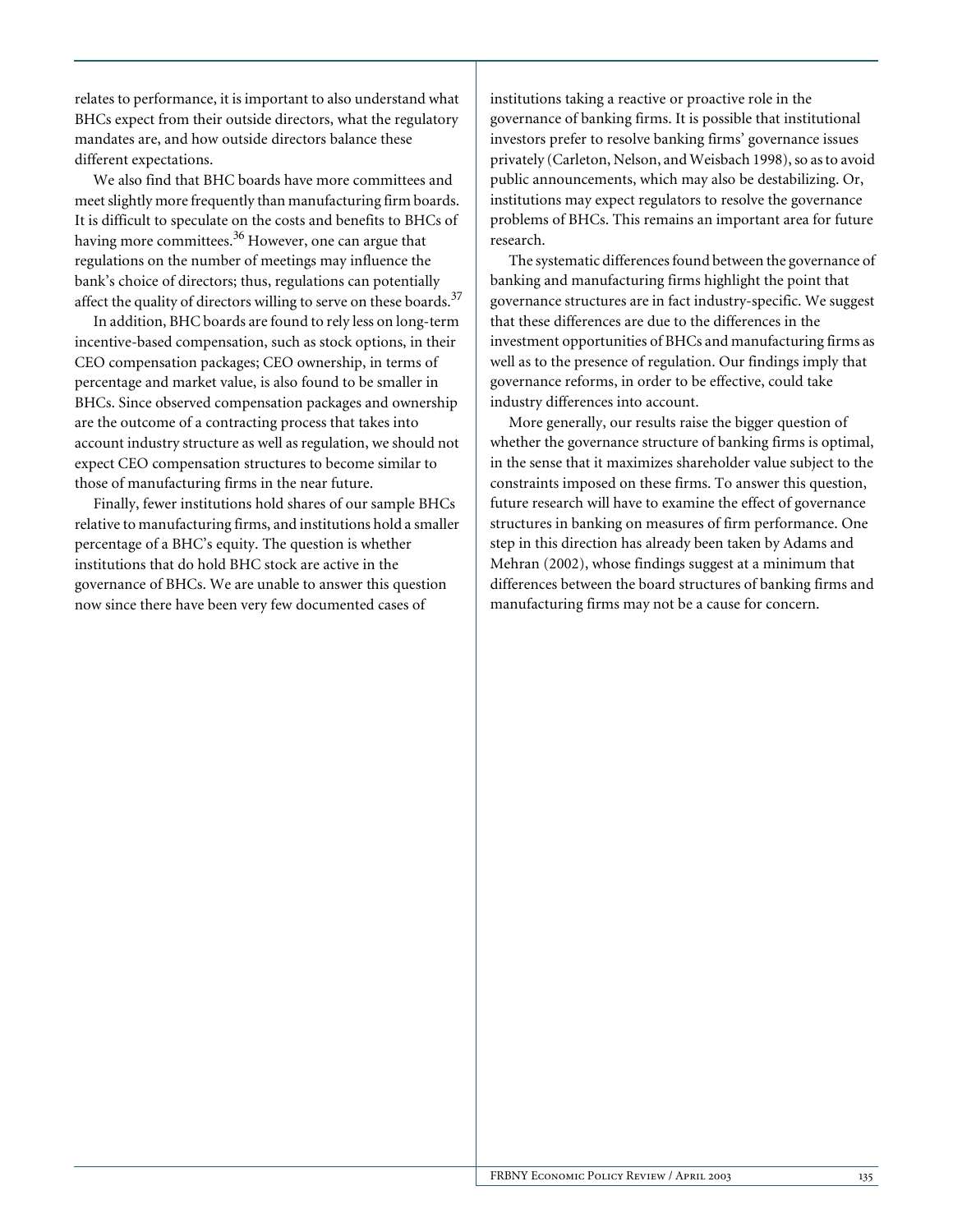#### **ENDNOTES**

1. In all likelihood, similar results will also hold for firms in the thrift industry, except during the conversion period, when insiders gain a significant equity stake in the conversion process (see Cole and Mehran [1998]).

2. The literature also identifies a conflict between stockholders, including managers, and bondholders (see, for example, Jensen and Meckling [1976] and Galai and Masulis [1976]). The conflict has been the source of much analysis on the effect of managers' risk-taking on depositors and the Federal Deposit Insurance Corporation (FDIC) insurance fund.

3. The literature on the governance of a general firm is reviewed elsewhere in this volume.

4. Boards, according to law, have two fiduciary duties to the company: the duty of care and the duty of loyalty (see Macey and O'Hara [2003] for a discussion and interpretation of these duties).

5. It is important to realize that the objectives of regulators and those of banking firms may not coincide, which could impact the governance, and in turn the conduct, of the firm. In theory, there is a conflict between the objectives of regulators—safety and soundness—and those of shareholders—value maximization. When a conflict exists between value maximization and the need to support prudent operations, regulators expect boards to balance these concerns effectively, by ensuring that bank performance as well as safety and soundness are taken into account. Little is known as to how these conflicts affect the ability of top management and boards of directors to serve these potentially divergent interests. Similarly, higher standards of accountability on the boards of regulated firms versus those of unregulated firms could hinder the ability of regulated firms to attract talented directors, which could adversely affect BHC performance—but it is unclear if this is the case. For example, a higher standard of accountability for bank directors and, arguably, welldefined regulatory expectations have led the government to sue directors to recover some of the losses in bank failures, particularly during periods of poor economic performance and large numbers of failures. Fearing litigation, many directors have stepped down, and numerous banks have had difficulty attracting directors (see Quint [1992]).

6. Examples of the regulatory expectations for bank boards are: 1) to establish bank strategies (Basel Committee); 2) to approve short-term business plans (OCC Director's Book); 3) to review and approve

proposed departures from long- and short-term business plans before they take place (OCC's Director's Book); 4) to review and approve budgets prepared by management (Federal Reserve Bank of Atlanta's New Director's Primer); 5) to establish policies that govern day-to-day operations (Federal Reserve Board Commercial Bank Examination Manual); 6) to adopt real estate appraisal and evaluation policies (Federal Reserve Board Commercial Bank Examination Manual); 7) to maintain an adequate allowance for loan loss reserve and review it on a quarterly basis (Interagency Policy Statement on Loan and Lease Losses); 8) to approve bank risk management policies annually (Federal Reserve Board Trading Activities Manual); 9) to establish limits on payment system net debit caps (Federal Reserve Board Payment System Risk Policy); 10) to approve the bank's Bank Secrecy Act compliance program (Federal Reserve Regulation H); and 11) to review monthly exposure reports (121 Report and New York State banking law).

7. For example, bank supervision that ensures that the bank complies with regulatory requirements could play a general monitoring role. John, Mehran, and Qian (2003) support this argument by showing that weak BHC examination ratings are correlated with high payperformance sensitivity of CEO compensation.

8. An additional consequence of supervision playing a role in the governance of banking firms will likely be that capital markets will demand less disclosure from banking firms and markets will invest less in information production useful for investors in the banking industry.

9. John, Saunders, and Senbet (2000) argue that regulatory oversight has to take such incentive distortions into account when establishing procedures; regulation that accounts for the incentives of top management will be more effective than capital regulation in ameliorating risk-shifting incentives. The authors suggest that payperformance sensitivity of top-management compensation in banks may be a useful input in pricing FDIC insurance premiums and designing bank regulation. Similarly, Cole and Mehran (1998) suggest that because insider ownership improves firm performance, and thus reduces the risk of default, regulators can encourage ownership as a "complement to, or substitute for, capital requirements, which generates their own inefficiencies" (p. 294).

10. For example, Hothchkiss (1995) reports that only 41 percent of CEOs of distressed firms were replaced in the month of filing and 55 percent were replaced by the time reorganization was approved.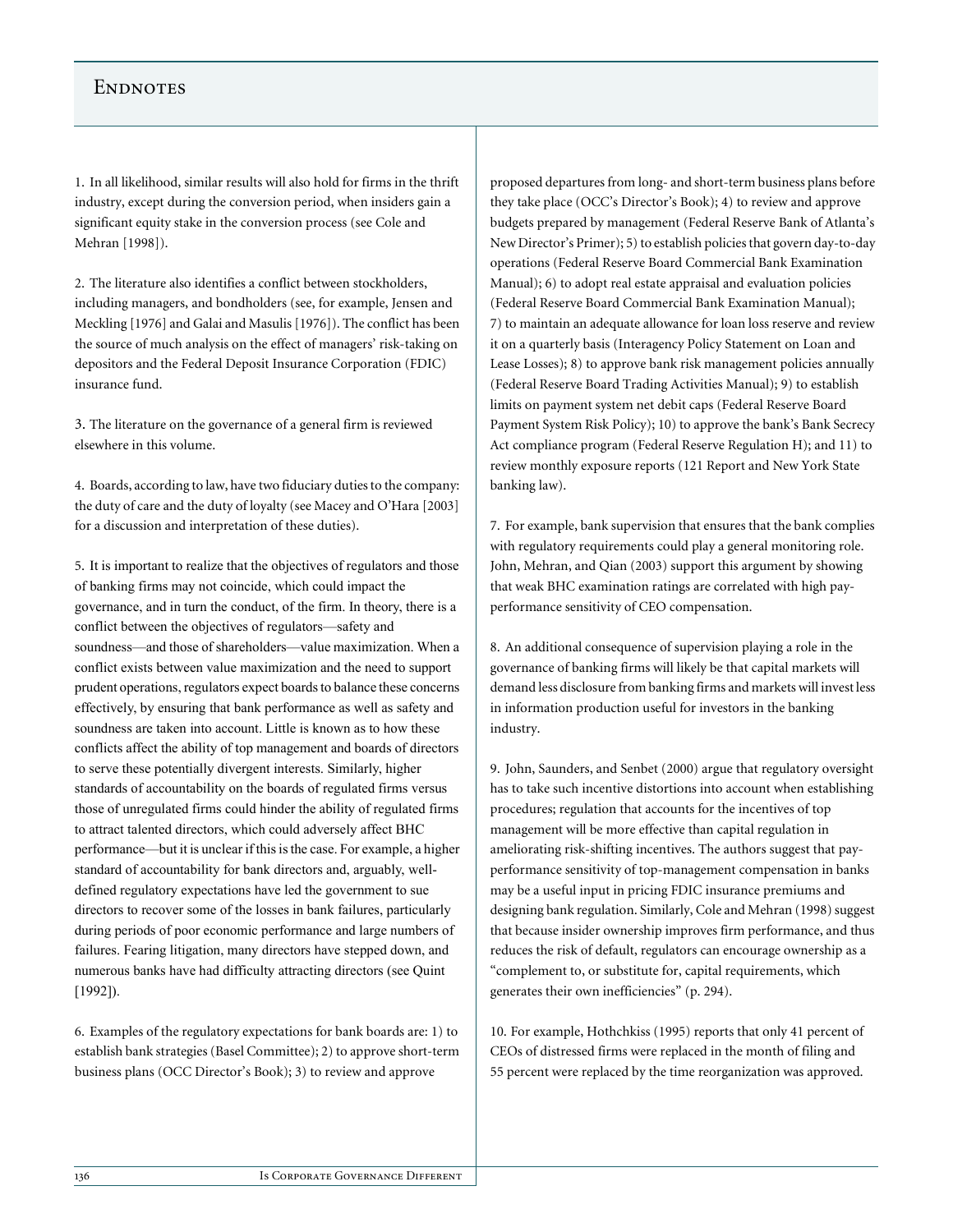# ENDNOTES (CONTINUED)

11. See Skeel (1999) for a similar discussion. Mehran and Winton (2001) further argue that liquidation of distressed firms in the banking industry and seniority of depositors' claims to management compensation contracts would cause CEOs of banking firms, all else equal, to demand higher compensation when they are nominated to these positions.

12. Few papers have focused on the effect of deregulation on the payperformance sensitivity of CEO compensation (some examples are Hubbard and Palia [1995] and Crawford, Ezzel, and Miles [1995]). Jayaratne and Strahan (1998) provide evidence that relaxation of branching restrictions has lowered banks' loan losses and operating costs.

13.One of the consequences of industry homogeneity is that monitors rely more on objective measures of performance, such as stock or accounting returns, than on subjective measures, such as marketing strategy and the rate of product diffusion. See Aggarwal and Samwick (1999) and Kedia (forthcoming) for further discussion and evidence on the effect of product market competition on management compensation.

14. However, John, Mehran, and Qian (2003) show that the CEOs of BHCs with higher subordinated debt as a fraction of their assets have higher pay-performance sensitivity. They argue that subordinated debtholders, unlike other creditors, have incentives to monitor the bank, particularly with respect to its risk choices.

15. Becher and Campbell (2002) document 4 cash acquisitions in a sample of 146 mergers in the 1990-99 period. Given the banking industry's financial health and profitability in the 1990s and the size of the targets to bidders in the sample (about 5.5 percent), cash offerings are not a puzzle.

16. For example, the proposal to adopt risk-based deposit insurance for commercial banks in 1993 initially received significant opposition from the banking community. The view was that analysts might be able to back out the value of a bank's CAMEL rating by determining capital ratios and FDIC insurance premiums from its income statement. Thus, investors potentially would become more aware of a bank's risk. Opponents argued that riskier banks in need of equity capital may have difficulty issuing equity (see Cornett, Mehran, and Tehranian [1998a] for more information).

17. However, Boyd and Runkle (1993) argue that regulators rarely liquidate large distressed banks or BHCs. In the event of reorganization via acquisition by another bank, the failing bank often, but not always, loses its identity. In some cases, the management of the distressed firm is removed (changes in governance) but its identity continues. The authors argue that this minimizes potential survivorship bias in most samples of banking firms.

18. To address additional concerns about survivorship bias, we also examined the stock price performance of our sample firms relative to several benchmarks of publicly traded BHCs from 1986 to 1999. In each case, we excluded the sample firms from the benchmark. Over the 1986-99 period, the monthly raw stock returns of our BHC sample very closely matched the returns of benchmark portfolios, both on an equal- and value-weighted return basis, and the *t*-tests for the difference between portfolio returns on the sample and on the benchmark were not statistically significant. Because our sample firms do not outperform or underperform several benchmark bank portfolios in terms of stock returns, we argue that the observed characteristics of our sample BHCs' governance structures are not systematically different from those of other bank holding companies.

19. Bank primary capital is measured as the sum of the book value of common stock, preferred stock, surplus, undivided profits, capital reserves, mandatory convertible debt, loan and lease loss reserves, and minority interests in consolidated subsidiaries minus intangible assets.

20. Tobin's Q is measured as (book value of assets plus market value of equity minus book value of equity)/book value of assets. Return on assets is measured as net income/book value of assets.

21. For example, mean assets from a 1992-99 sample of 336 unregulated firms in the 1998 *Fortune* 500 were \$11.08 billion (Adams, Almeida, and Ferreira 2002), compared with \$40.9 billion in our 1986-99 sample.

22. We define an outside director as a board member who is not a top executive, a retired executive, a former executive, a relative of the CEO or the chairperson of the board, or an outside corporate lawyer employed by the firm at any point during our sample period. Although this definition of an outside director has been used extensively in the financial economics literature (see, for example, Weisbach [1988]), it is narrower than the banking regulatory definition in many states. For instance, the New York State Banking Department considers an outsider of a state bank's board to include a current officer or employee of the bank holding company and any affiliate of the bank. Directors who are neither insiders—that is, executives of the BHC—nor outsiders according to our definition are considered to be "gray."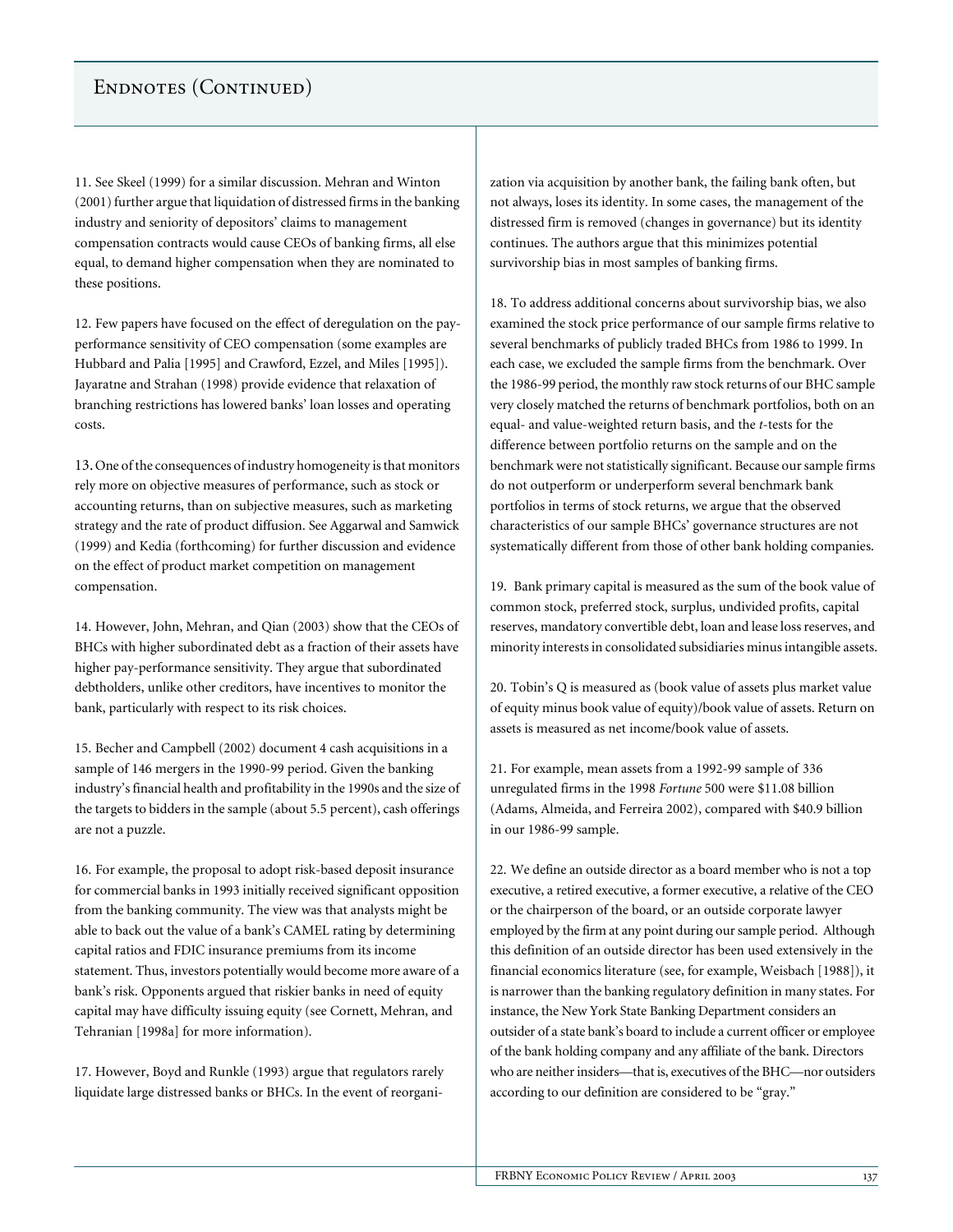# ENDNOTES (CONTINUED)

23. On the one hand, the high proportion of outsiders in our sample is surprising because our classification of who is an independent outsider is stricter than it is in other studies: a director is not an outsider if he was an officer or had any business relationship with the BHC in any of the fourteen years of the sample. In contrast, most cross-sectional studies can only classify directors based on current employee status or business relationships. On the other hand, because these are banking firms, the proportion of outsiders may overstate the board's true independence, as lending relationships between the directors and/or the directors' employers and the BHC or its subsidiaries exist but are not disclosed in proxies. Unfortunately, it is difficult to obtain data on these lending relationships, so we cannot adjust our classification of directors accordingly.

24. The majority of directors of national banks must be selected from a certain proximity to the bank's head office (unless the residency requirement is waived by the comptroller).

25. It is not unusual for low-growth industries to experience waves of consolidation. Other industries that have experienced this phenomenon, besides banking, are the oil industry in the 1970s and the defense industry in the late 1980s.

26. We emphasize that the board *may have* less difficulty monitoring the actions of BHC chief executives than those of manufacturing firm CEOs. Our argument is not about monitoring by the capital markets. We contend that bank boards, like other boards, have private information that is unavailable to the markets. In addition, bank boards have access to regulators' examination reports. Whether the capital markets can do a better job of monitoring BHCs compared with firms in other industries has attracted researchers' attention in the past few years. For example, Morgan (2002), using ratings by bond analysts, finds much greater dispersion in issues of BHCs relative to those of other firms. He interprets this finding in support of "opaqueness" of bank assets. Flannery, Kwan, and Nimalendran (2002), using micro-structure data and dispersion of stock analysts, conclude that these analysts have no more or less ability to monitor BHCs versus nonfinancial firms in the S&P 500.

We argue that, although both sets of results are highly useful, a definitive conclusion on the "opaqueness" of BHC assets versus assets of other firms is premature. First, both studies are silent on the lessons of capital market studies on corporate decisions or events. For example, it has been shown that market reaction to equity issues by manufacturing firms is around -3.0 percent. Cornett, Mehran, and Tehranian (1998b) document a much smaller reaction, nearly -1.7 percent, for BHCs issuing equity. They also document a reaction not statistically different from zero for BHCs issuing equity that have

low capital relative to minimum regulatory capital. The simplest interpretation of this result is that the announcement of an equity issue is less newsworthy to the market or that the market anticipated the event. This is particularly true in cases of forced equity issue. Moreover, it has been shown that stock market reaction to share repurchase announcements by BHCs is not significant (see, for example, Billingsley et al. [1989]), in contrast to a 3.5 percent positive reaction by unregulated firms (see, for example, Rau and Vermaelen [2002]). Second, we document that BHC stock-return volatility is lower than that of manufacturing firms. One can decompose volatility into two components: asset volatility and leverage volatility. It is evident that banks are highly leveraged and a significant part of their volatility is due to leverage. That being said, the volatility of their assets should be even much lower relative, for example, to the asset volatility of manufacturing firms. Lower asset volatility makes it easier for the market, as well as the board, to evaluate the BHC. Given the significantly smaller announcement returns on corporate events in the banking industry as well as the lower volatility—and given the limited research on "opaqueness"—we are unable to make definitive statements about whether BHCs are more "opaque" or less "opaque" than firms in other industries. This remains an important area for future research.

27. See Core, Guay, and Kothari (1999) for more discussion.

28. However, the effect of options on ownership may not be large; Ofek and Yermack (2000) show that when top executives exercise their options to acquire stock, they sell the shares they already own.

29. For example, the largest BHC in our sample in 1999 had a book value of assets that was 2.2 times greater than that of the largest manufacturing firm. However, the same BHC's market value fell short of the manufacturing firm's market value in 1999.

30. We do not report holdings by individual blockholders, as BHC proxy statements indicate that these individuals were generally affiliated with the management of the BHCs in the sample.

31. We found an upward trend in the number of BHCs held by institutions over time: in 1986, only nineteen (or 54.3 percent) BHCs had institutional holdings; in 1999, the figure had increased to twentynine (or 87.5 percent).

32. For example, Barclays Bank PLC's holdings of Amsouth Bancorporation in 1999 were retained in a custodial capacity and Amsouth's holdings of its own shares were retained by a subsidiary bank as a pension manager.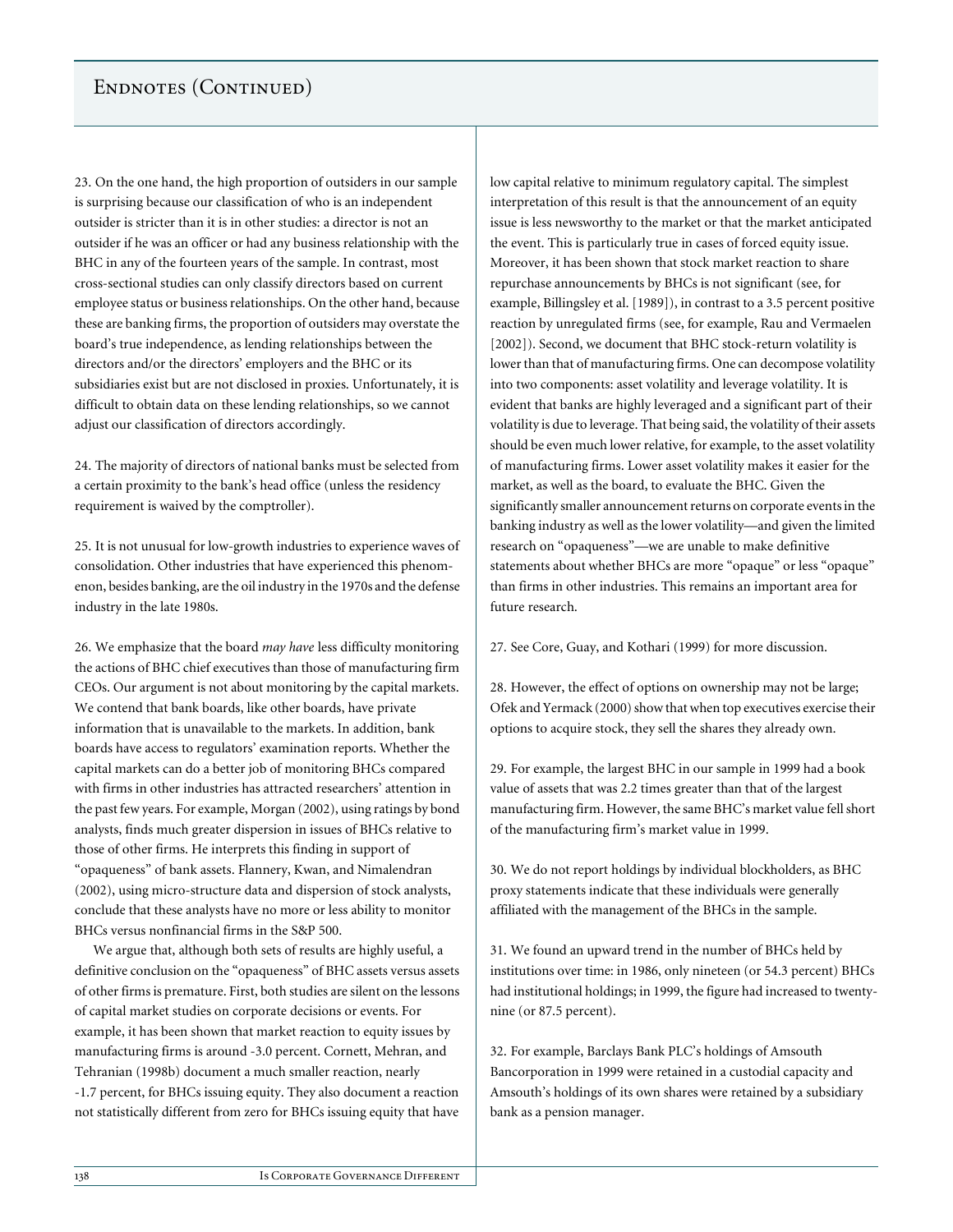# ENDNOTES (CONTINUED)

33. We examined the list of institutional holders of our sample of manufacturing firms from 1997 to 1999, but found only nineteen affiliated institutions to delete; therefore, we did not extend this procedure to the previous years. Note that since our deletion procedure is based on institutional names, we are likely to eliminate fewer institutions than necessary both from the manufacturing firms and from the BHCs.

34. These numbers increased slightly in the following years. However, the rise may be due to some BHCs dropping out of our sample in 1997-99.

35. Wu (2000) documents that the size of manufacturing firm boards is declining over time; thus, this does not mean that the gap between BHC board size and manufacturing board size is narrowing.

36. In general, committees are shaped in part by factors external to the board, such as regulatory bodies, interest groups, labor unions, and shareholders (see Hayes, Mehran, and Schaefer [2000] for a discussion of committee structures).

37. Future research could also consider the effect of directorship by insiders and outsiders on a director's ability to perform his responsibilities. Moreover, the potential negative effects of interlocks in the banking industry—that is, situations in which the CEO or chairman of a BHC is on the board of another company, while that other company's CEO or chairman is on the board of the BHC warrant attention. Adams and Mehran (2003) discuss these and other governance issues not addressed in this article.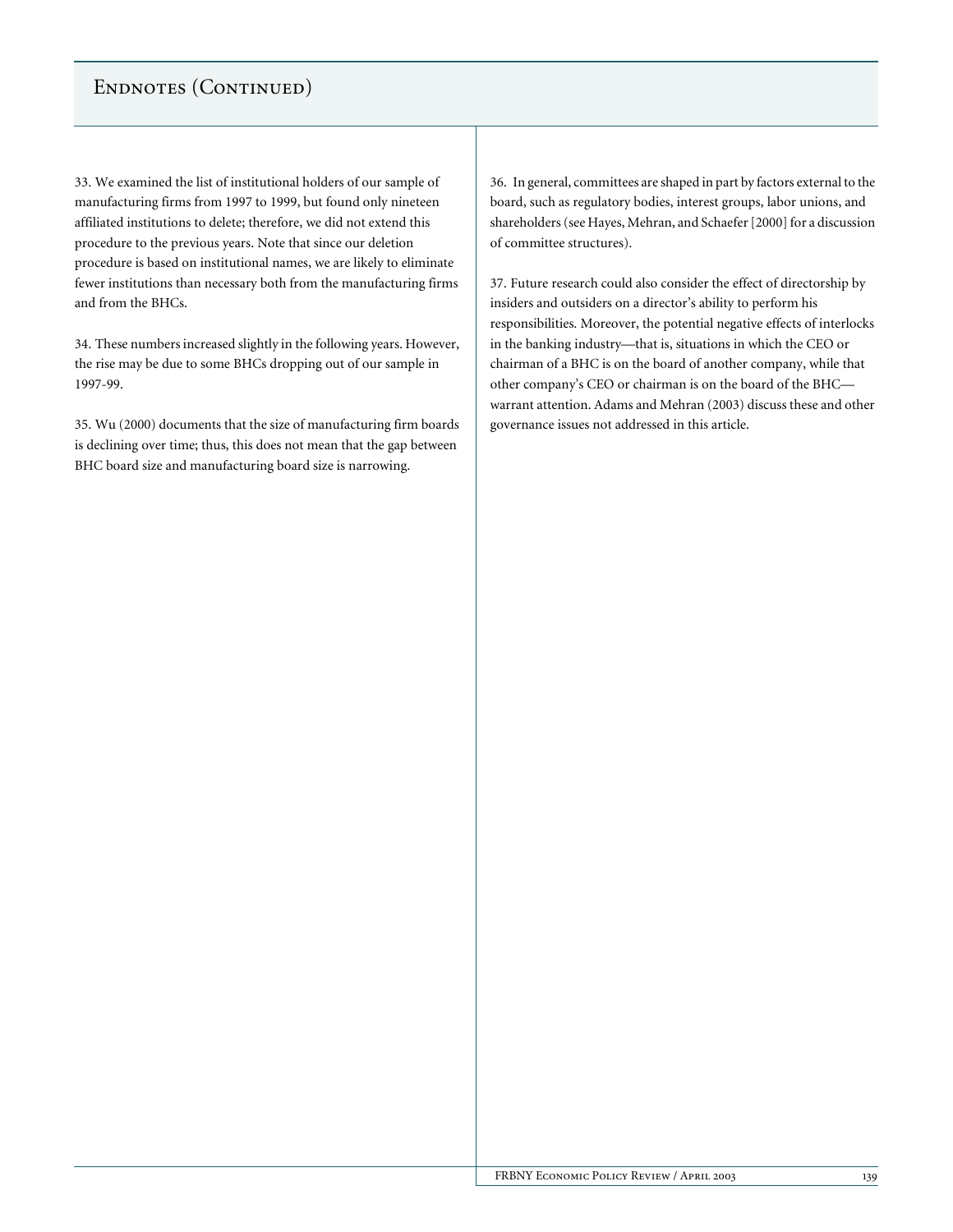#### **REFERENCES**

- *Adams, R., H. Almeida, and D. Ferreira*. 2002. "Powerful CEOs and Their Impact on Corporate Performance." Unpublished paper, New York University.
- *Adams, R., and H. Mehran*. 2002. "Board Structure and Banking Firm Performance." Unpublished paper, Federal Reserve Bank of New York.

-. 2003. "Bank Holding Company Corporate Governance." Unpublished paper, Federal Reserve Bank of New York.

- *Aggarwal, R., and A. Samwick*. 1999. "Executive Compensation, Strategic Compensation, and Relative Performance Evaluation: Theory and Evidence." Journal of Finance 54, no. 6: 1999-2043.
- *Baker, M., and P. Gompers*. 2000. "The Determinants of Board Structure and Function in Entrepreneurial Firms." Unpublished paper, Harvard University.
- *Becher, D., and T. Campbell*. 2002. "Corporate Governance of Bank Mergers." Unpublished paper, University of Delaware.
- *Billingsley, R., D. Fraser, and R. Thompson*. 1989. "Shareholder Wealth and Stock Repurchases by Bank Holding Companies." QUARTERLY Journal of Business and Economics 28: 3-25.
- *Booth, J., M. M. Cornett, and H. Tehranian*. 2002. "Boards of Directors, Ownership, and Regulation." Journal of Banking and Finance 26: 1973-96.
- *Boyd, J., and D. Runkle*. 1993. "Size and Performance of Banking Firms." Journal of Monetary Economics 31: 47-67.
- *Campbell, J., M. Lettau, B. Malkiel, and Y. Xu*. 2001. "Have Individual Stocks Become More Volatile? An Empirical Exploration of Idiosyncratic Risk." Journal of Finance 56: 1-44.
- *Carleton, W., J. Nelson, and M. Weisbach*. 1998. "The Influence of Institutions on Corporate Governance through Private Negotiations: Evidence from TIAA-CREF." Journal of Finance 53: 1335-62.
- *Cole, R., and H. Mehran*. 1998. "The Effect of Changes in Ownership Structure on Performance: Evidence from the Thrift Industry." Journal of Financial Economics 50: 291-318.
- *Core, J. E., W. R. Guay, and S. P. Kothari*. 1999. "The Economic Dilution of Employee Stock Options: Diluted EPS for Valuation and Financial Reporting." Unpublished paper, University of Pennsylvania Wharton School.
- *Core, J. E., W. R. Guay, and D. F. Larcker*. 2003. "Executive Equity Compensation and Incentives: A Survey." Federal Reserve Bank of New York Economic Policy Review 9, no. 1 (April): 27-50.
- *Cornett, M. M., H. Mehran, and H. Tehranian*. 1998a. "The Impact of Risk-Based Premiums on FDIC-Insured Institutions." Journal of Financial Services Research 13: 153-71.
- ———. 1998b. "Are Financial Markets Overly Optimistic about the Prospects of Firms That Issue Equity? Evidence from Voluntary Versus Involuntary Equity Issuance by Banks." Journal of Finance 53: 2139-60.
- *Crawford, A., J. Ezzell, and J. Miles*. 1995. "Bank CEO Pay-Performance Relations and the Effects of Deregulation." Journal of Business 68: 231-56.
- *Demsetz, H., and K. Lehn*. 1985. "The Structure of Corporate Ownership: Causes and Consequences." JOURNAL OF POLITICAL Economy 93, no. 6: 1155-77.
- *Estrella, A*. 2002. "The Cyclical Behavior of Optimal Bank Capital." Unpublished paper, Federal Reserve Bank of New York.
- *Fama, E*. 1980. "Agency Problems and the Theory of the Firm." Journal of Political Economy 88: 288-307.
- *Fishman, M*. 1989. "Preemptive Bidding and the Role of the Medium of Exchange in Acquisitions." Journal of Finance 44: 41-58.
- *Flannery, M., S. Kwan, and M. Nimalendran*. 2002. "Market Evidence on the Opaqueness of Banking." Unpublished paper, University of Florida.
- *Flannery, M., and K. Rangan*. 2002. "Market Forces at Work in the Banking Industry: Evidence from the Capital Buildup of the 1990s." Unpublished paper, University of Florida.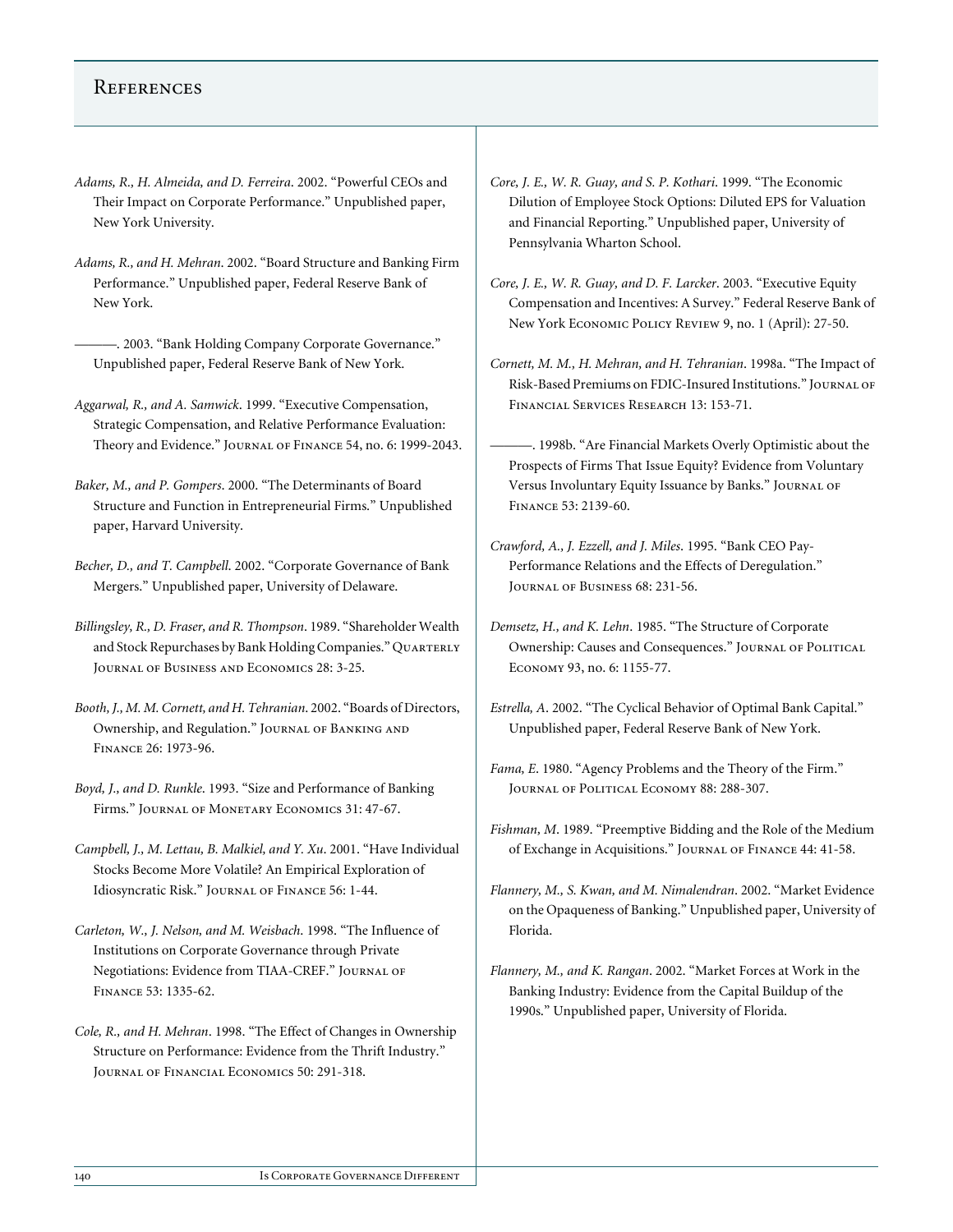# References (Continued)

- *Franks, J., R. Harris, and C. Mayer*. 1988. "Means of Payment in Takeover: Results in the U.K. and U.S." In A. Auerbach, ed., Corporate Takeovers: Causes and Consequences. Chicago: University of Chicago Press.
- *Galai, D., and R. Masulis*. 1976. "The Option Pricing Model and the Risk Factor of Stock." Journal of Financial Economics 3: 53-81.
- *Hart, O*. 1983. "The Market Mechanism as an Incentive Scheme." BELL JOURNAL OF ECONOMICS 14: 366-82.
- *Hayes, R., H. Mehran, and S. Schaefer*. 2000. "Board Committee Structures, Ownership and Firm Performance." Unpublished paper, Federal Reserve Bank of New York and University of Chicago.
- *Hermalin, B. E., and M. S. Weisbach*. 2003. "Boards of Directors as an Endogenously Determined Institution: A Survey of the Economic Literature." Federal Reserve Bank of New York Economic Policy Review 9, no. 1 (April): 7-26.
- *Holderness, C. G*. 2003. "A Survey of Blockholders and Corporate Control." Federal Reserve Bank of New York Economic Policy Review 9, no. 1 (April): 51-63.
- *Hotchkiss, E*. 1995. "Postbankruptcy Performance and Management Turnover." Journal of Finance 50: 3-21.
- *Houston, J., and C. James*. 1995. "CEO Compensation and Bank Risk: Is Compensation in Banking Structured to Promote Risk Taking?" Journal of Monetary Economics 36: 405-31.
- *Hubbard, G., and D. Palia*. 1995. "Executive Pay and Performance: Evidence from the U.S. Banking Industry." Journal of Financial Economics 39, no. 1: 105-30.
- *Jayaratne, J., and P. Strahan*. 1996. "The Finance-Growth Nexus: Evidence from Bank Branch Deregulation." QUARTERLY JOURNAL of Economics 111, no. 4 (October): 639-70.
- *Jensen, M*. 1993. "The Modern Industrial Revolution, Exit, and the Failure of Internal Control Systems." JOURNAL OF FINANCE 48: 831-80.
- *Jensen, M., and W. Meckling*. 1976. "Theory of the Firm: Managerial Behavior, Agency Costs, and Ownership Structure." Journal of Financial Economics 3: 305-60.
- *John, K., H. Mehran, and Y. Qian*. 2003. "Regulation, Subordinated Debt, and Incentive Features of CEO Compensation in the Banking Industry." Unpublished paper, Federal Reserve Bank of New York.
- *John, K., and Y. Qian*. 2003. "Incentive Features in CEO Compensation in the Banking Industry." Federal Reserve Bank of New York Economic Policy Review 9, no. 1 (April): 109-21.
- *John, K., A. Saunders, and L. W. Senbet*. 2000. "A Theory of Banking Regulation and Management Compensation." Review of Financial Studies 13, no. 1: 95-125.
- *John, T., and K. John*. 1993. "Top-Management Compensation and Capital Structure." Journal of Finance 48, no. 3: 949-74.
- *Kedia, S*. Forthcoming. "Product Market Competition and Top-Management Compensation." Journal of Banking and Finance.
- *Macey, J., and M. O'Hara*. 2003. "The Corporate Governance of Banks." Federal Reserve Bank of New York Economic Policy Review 9, no. 1 (April): 91-107.
- *McGlaughlin, R., and H. Mehran*. 1995. "Regulation and Market for Corporate Control: Hostile Tender Offers for Electric and Gas Utilities." Journal of Regulatory Economics 8: 181-204.
- *Mehran, H*. 1992. "Executive Incentive Plans, Corporate Control, and Capital Structure." Journal of Financial and Quantitative Analysis 27: 539-60.
	- ———. 1995. "Executive Compensation Structure, Ownership, and Firm Performance." Journal of Financial Economics 38, no. 2: 163-84.
- *Mehran, H., and A. Winton*. 2001. "Executive Compensation, Leverage, and Banks: Theoretical Considerations." Unpublished paper, Federal Reserve Bank of New York.